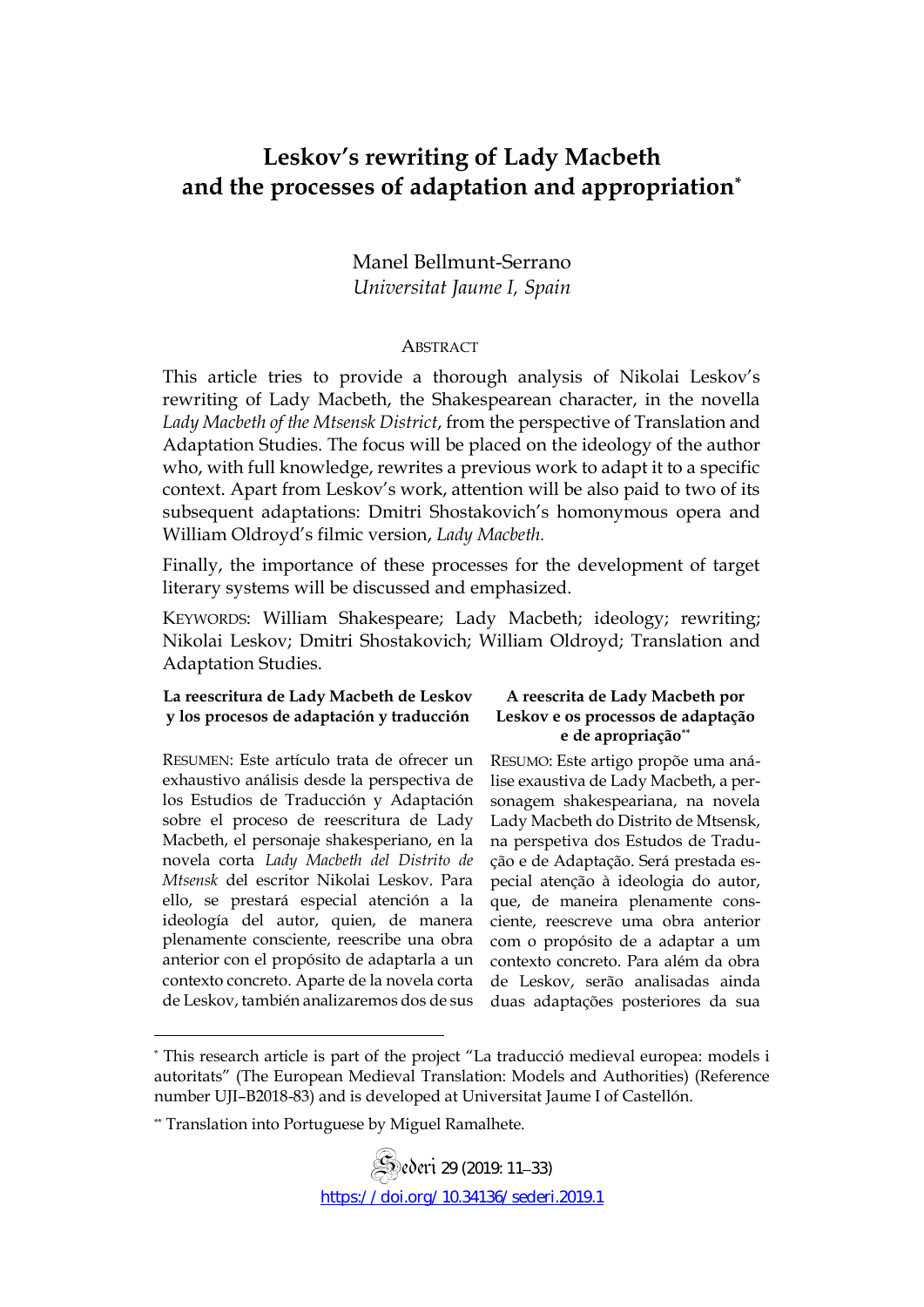adaptaciones posteriores: la ópera novela: a ópera homónima de Dmitri homónima de Dmitri Shostakovich y la Shostakovich e a versão cinematográversión cinematográfica de William Oldroyd, *Lady Macbeth*.

Por último, destacaremos la importancia de estos procesos para el desarrollo literario de la cultura de llegada.

PALABRAS CLAVE: William Shakespeare; Lady Macbeth; ideología; rescritura; Nikolai Leskov, Dmitri Shostakovich; William Oldroyd; Estudios de Traducción y Adaptación.

fica de William Oldroyd, Lady Macbeth.

Finalmente, será discutida e enfatizada a importância destes processos para o desenvolvimento de sistemas literários de chegada.

PALAVRAS-CHAVE: William Shakespeare; Lady Macbeth; ideologia; reescrita; Nikolai Leskov; William Oldroyd; Estudos de Tradução e de Adaptação.

### **1. Introduction**

The transference of knowledge among countries and its importance for the development of cultural and literary systems is often disregarded or only considered as a contemporary phenomenon; however, it dates back to the beginning of civilization and the influence of cultures such as the Spanish, the English or the Portuguese offers a great variety of examples. In order to underscore the importance of cross-cultural relations and the exchange of knowledge in the contemporary age, while paying special attention to how this adapts to specific contexts, this article will try to provide a thorough analysis of the rewriting of William Shakespeare's Lady Macbeth as it appears in Nikolai Leskov's *Lady Macbeth of the Mtsensk District*, and two of its subsequent adaptations: Dmitri Shostakovich's homonymous opera and William Oldroyd's *Lady Macbeth*.

The reasons for choosing these three rewritings are manifold, and they will be appropriately discussed later, but they could be summarized as follows. The novella *Lady Macbeth of the Mtsensk District* by Nikolai Leskov (1831–1895) continues a tradition inaugurated by Ivan Turgenev's "Hamlet of the Shchigrovsky District," a rewriting of Shakespeare's play *Hamlet*, whose main contribution was the discussion about the figure of the "superfluous man" in Russia. Leskov, inspired by Turgenev's example, appropriated another of Shakespeare's characters, Lady Macbeth, and adapted it to rural Russia in order to offer an alternative to the original work and, at the same time, a "Russian tragedy" in a provincial environment. The fact that Leskov chose Shakespeare's play as an inspiration for his novella reveals the importance of cross-cultural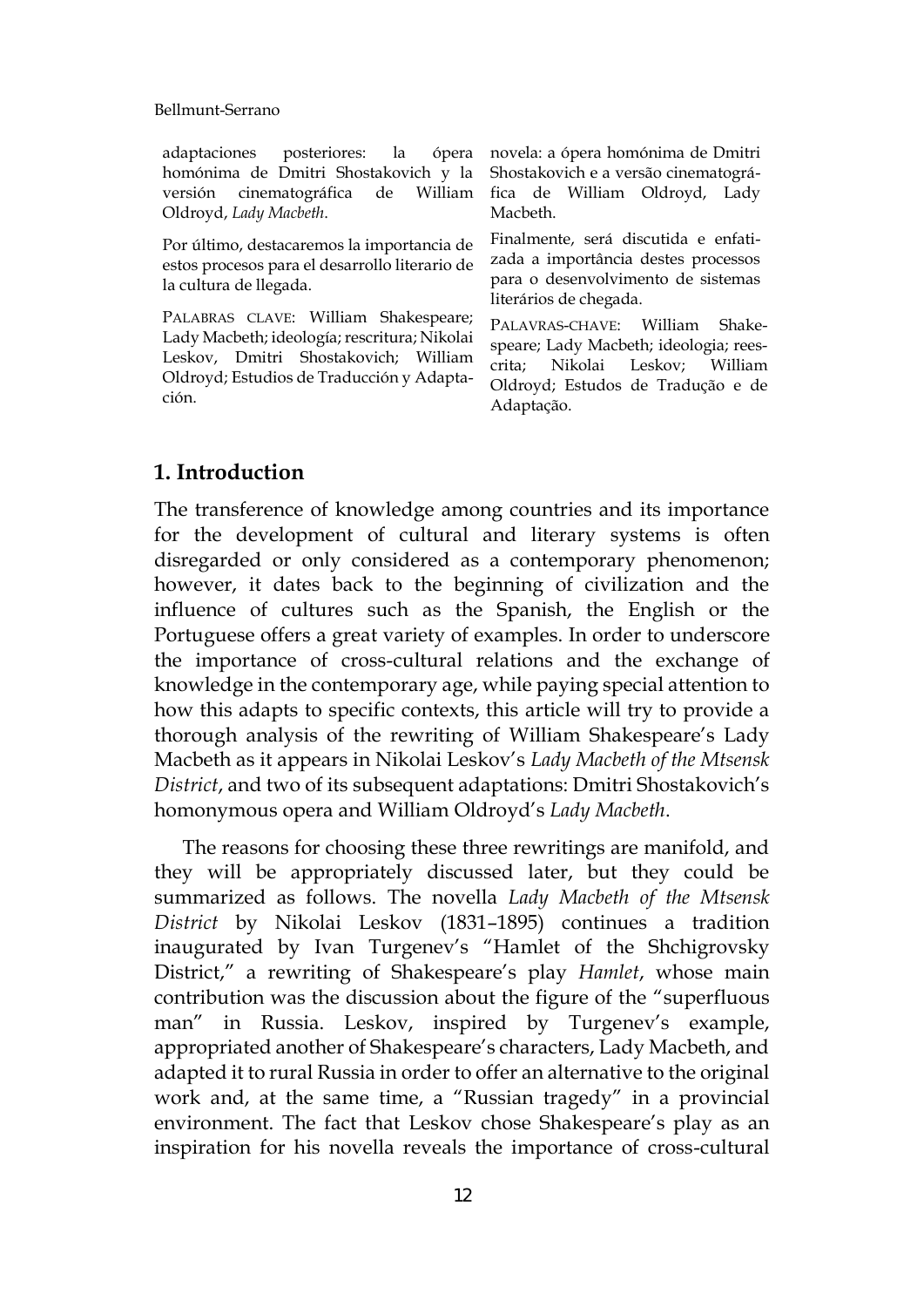Sederi 29 (2019)

relations and the creative possibilities of adaptation. Leskov's masterpiece was later rewritten by other authors and here we will only analyze two of them: the homonymous opera by Dmitri Shostakovich (1906–1975) and the filmic adaptation by William Oldroyd (1979—). Shostakovich's opera appeared during the sexual revolution in the Soviet Union, trying to examine and criticize the confinement and lack of freedom for women in different periods of Russian history. However, as a consequence of its emphasis on sex and violence, it became a scandal and the opera composer had to struggle for acceptance during the next decades. Oldroyd's adaptation is remarkable in many aspects, but the most important is probably that the character of Lady Macbeth returns to a British environment after a long period of critical analysis and reinterpretations, placing now the focus on questions of social and class discrimination.

For the purpose of this article, it is essential to understand that literature, and the arts in general, are not immune to cultural phenomena. In fact, the study of processes of rewriting from the perspective of Translation and Adaptation Studies reveals that the knowledge transference shows, in most cases, a remarkable tendency to conform to the very specific conditions of the target language and culture. This could well be understood as a reaction against the homogenizing effect of global cultures, or a mechanism to conceptualize universal themes and transform them into something local or more easily comprehensible. In those cases, the work of art undergoes a highly elaborate process of ideological transformations to convey the author's purpose.

We are aware that "universal" and "classic" are two concepts for which no clear-cut definition can be provided, but, at the same time, it becomes essential for the aim of this article to state how they are going to be considered here. "Narrative universals" could be defined as those features of story or discourse which appear in great number of related or unrelated traditions (Herman, Jahn and Ryan 2005, 384), assuming that universality is not a normative concept and that any piece of writing or tradition cannot be considered more "universal" than another. In fact, one of the purposes of this research is to state that narrative universals are not directly comprehensible crossculturally (Herman, Jahn and Ryan 2005, 384) and, precisely for that reason, the study of these processes of rewriting unveils that some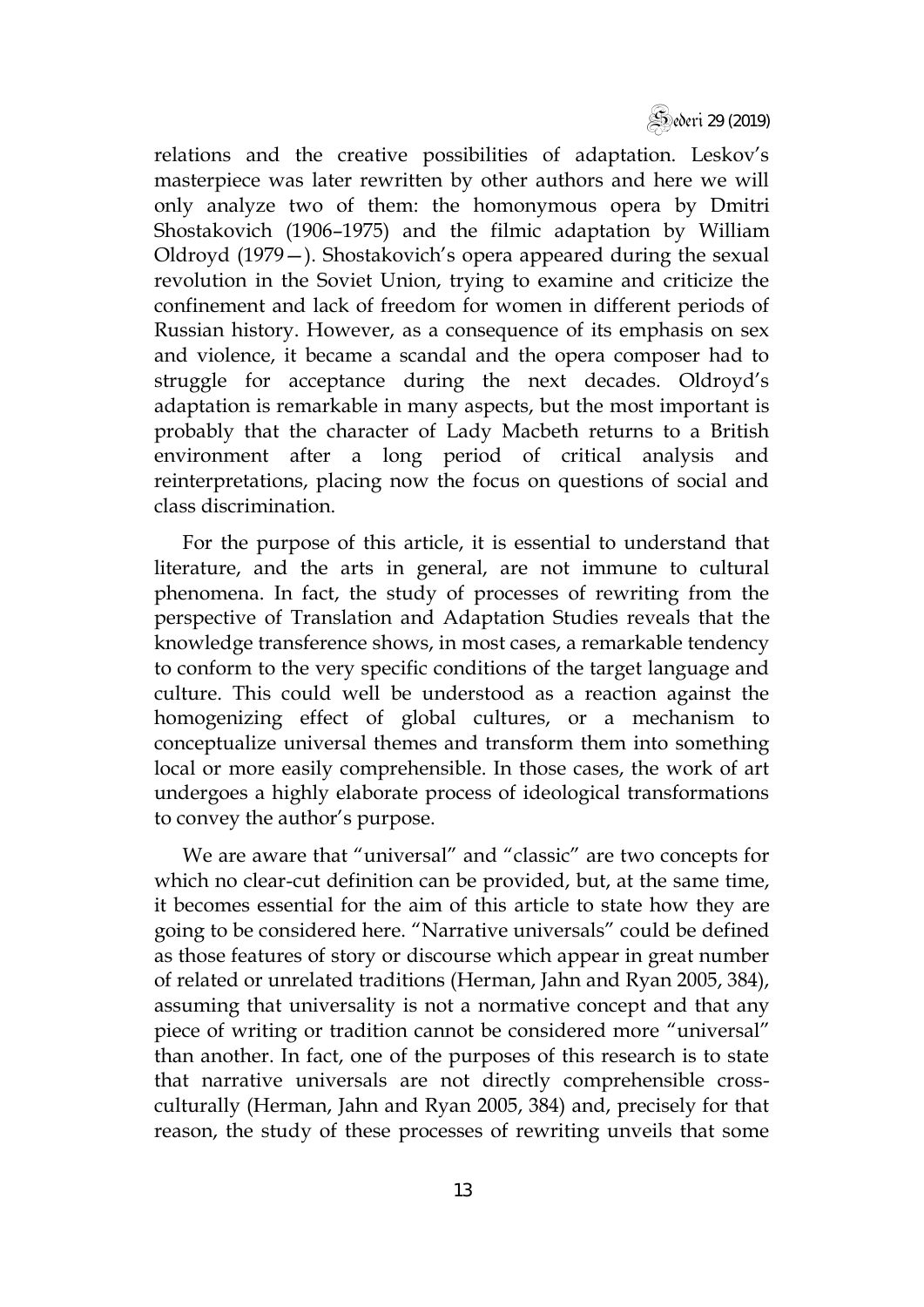changes or deliberate alterations of the original are sometimes necessary to conform to the target culture. As for the concept of "classic," Ankhi Mukherjee regards it as "closely related to the idea of canonicity […] The classic, like the canonical work, is a book that is read long after it was written—and that demands rereading" (Mukherjee 2014, 30-1). One of the features that best defines it is probably its capacity to survive critical questioning, produce startlement and still be perceived as strange, fresh and fit. Although closely related to the idea of canon, some differences can be found: "the classic is primarily a single act of literature, while the canon, Guillory states, is an "aristocracy of texts" ("Ideology," 175, Quoted in Mukherjee 2014, 31)".

In order to carry out this discussion, we will adopt the perspective of Translation and Adaptation Studies, two closely related fields of research which have grown during the last decades incorporating scholars from different academic disciplines and cultural traditions. In fact, Translation Studies has thrived on a great variety of approaches which consider that translation has played an active role throughout history in shaping the appreciation of literature, traditions and cultures among nations. The translator has not only fostered the evolution of cross-cultural images, opinions and stereotypes, but has also promoted ideological and aesthetic values, because there is a certain degree of manipulation, conscious or unconscious, in every translation. Although Leskov's novella and the subsequent rewritings and adaptations proposed here are not translations *per se*, all of them are the resulting product of a translated text which conveys a certain image and representation of Lady Macbeth. The reinterpretation of this character in Russia and England and its adaptation to a rural environment, the provincial Mtsensk District in Leskov's and Shostakovich's rewritings, and a small village in the English north east of the nineteenth-century in Oldroyd's version, deserves a thorough analysis, as it perfectly portrays how these processes work within target literary systems, fostering and arousing alternative readings.

### **2. Theoretical framework**

In Western culture, the concept of translation has been traditionally understood as an intercultural exchange of knowledge, in which some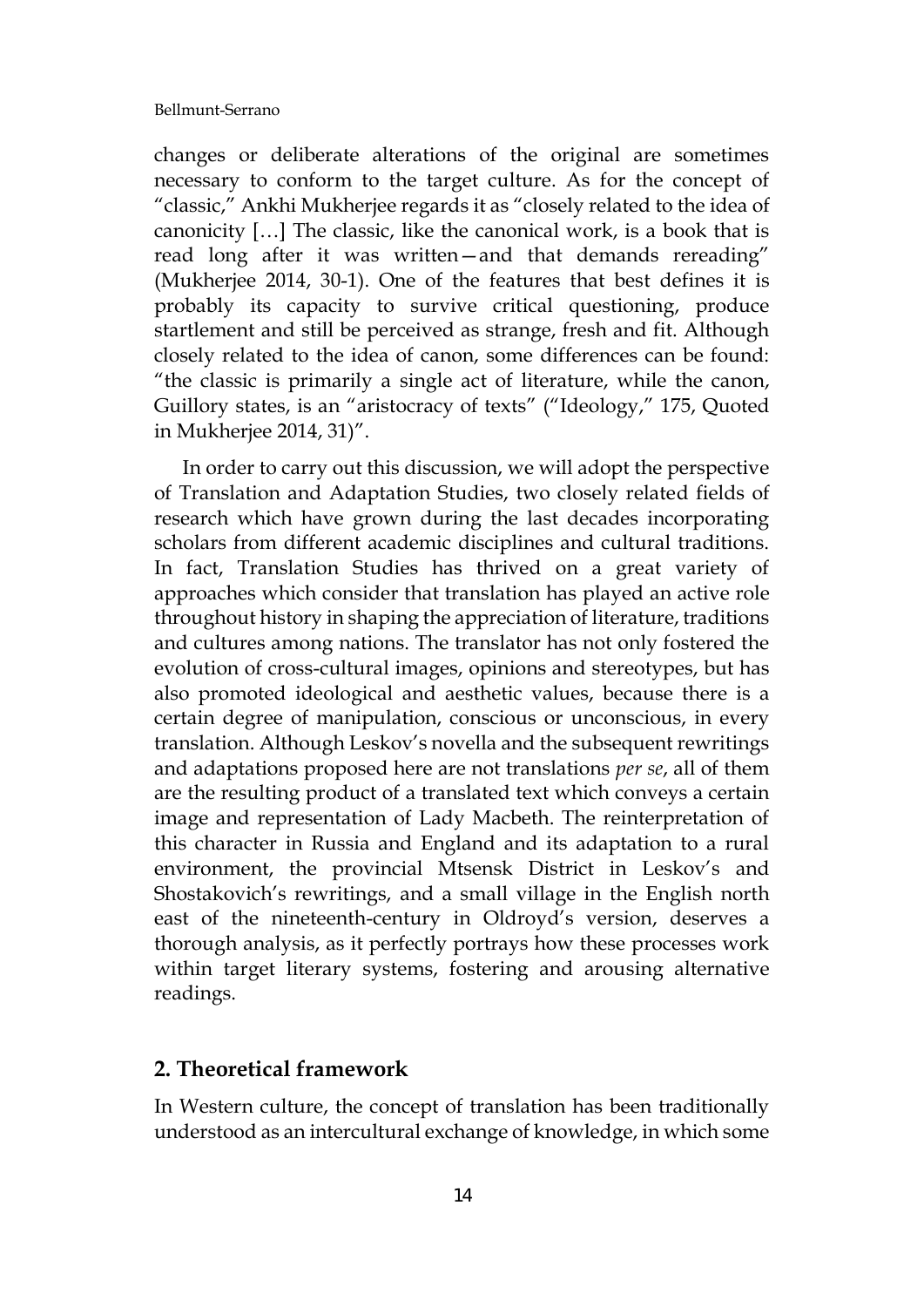

linguistic materials are transported from one language into another. However, especially after World War II, with the evolution of the modern discipline of translation studies, scholars and translators started to pay attention to this linguistic exchange, concluding that the traditional interpretation of the concept was an oversimplification which did not provide a positive answer to all the processes involved in this transference of knowledge. Although it is worth mentioning the contribution of James S. Holmes in the 1970, the great development of this research area as an interdisciplinary field of studies came during the 1980s and the 1990s. Far from a homogenous approach, Translation Studies is a conglomerate of dissimilar theories or trends about the translating task and the surrounding world (Calzada 2003, 7). This discipline thrives in an interdisciplinary context, because it establishes a dialogue among cultures, histories and languages. Precisely for that reason feminists, descriptive scholars, gay and lesbian academics or contrastive linguists, among many others, seem to have found a place for their research in this academic field and, at the same time, it has helped to explain the position of minorities in society (Kuhiwczak and Littau 2007, 4). Although their approaches are not homogenous, all of these scholars share a similar idea of translation as a complex process of knowledge transfer in which many factors are involved:

Translation is not a simple matter of communication and transfer. In turn, as interest in and presumptions about linguistic fidelity and the communicative values of translation have given way to a deeper understanding of how translations work within cultural systems and how they are shaped by sociopolitical and historical frameworks, the role of translators as active figures in history, art, politics, and belief systems has become ever more manifest. (Tymoczko 2006, 447)

Accordingly, translation is not merely a transference of linguistic materials, but an interpretation of a different culture in order to make a text available to readers (Bielsa 2009, 14). In this process, the role of translators becomes essential and acquires some visibility as a global actor, because he/she "necessarily promotes, actively or tacitly, ideological, aesthetic, and cultural values. That is, the translator cannot absolutely avoid transforming (changing, modifying) source texts to some degree" (Jaques 2002, 14). This manipulation of the text, always understood by the scholars of Translation Studies as a product, could vary. In most cases, the language of the original is domesticated through translation, and concepts such as intelligibility,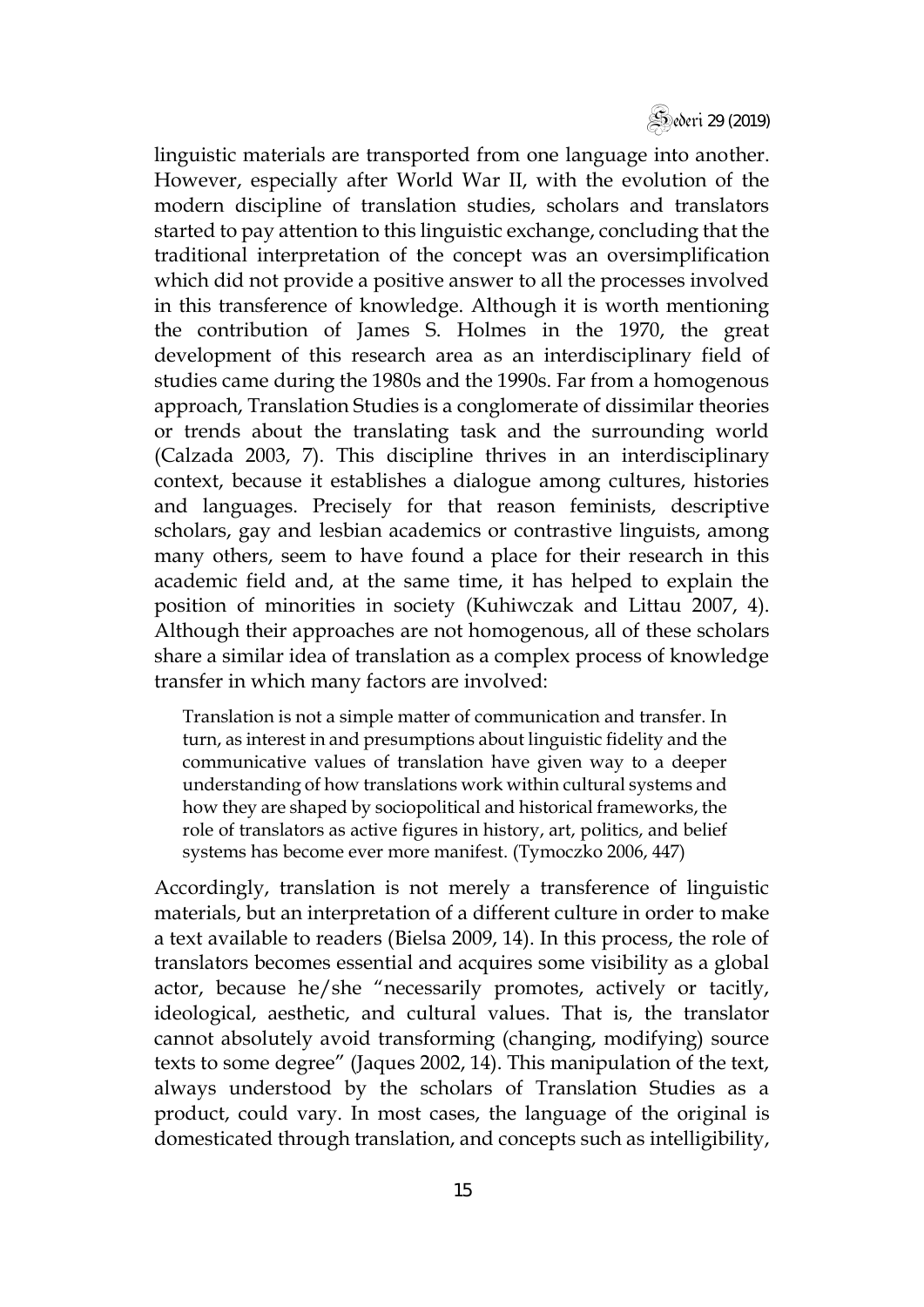fluidity or transparency acquire special relevance. The text becomes then a sort of a hybrid, an in-between piece of writing that the reader of the target-language can easily understand: "translation is the forcible replacement of the linguistic and cultural difference of the foreign text with a text that will be intelligible to the target-language reader" (Venuti 1995, 18). Therefore, the more closely the translator follows the processes of the original, the more foreign the text will seem to the public (Lefevere 1992, 155). The analysis of the degree of domestication in a rewritten text or a translation is quite revealing for this research, because it brings in contact the global with the local and portrays how knowledge adapts to specific contexts for certain purposes. This domestication could be purely linguistic, but it should be understood in broader terms, especially cultural and ideological.

A complementary approach to that of Translation Studies is the discipline of Adaptation Studies, which has predominantly developed in English-speaking universities (Milton 2009, 51). Julie Sanders, one of its main theorists, highlights the concepts of adaptation and appropriation. As she explains in her most celebrated work, *Adaptation and Appropriation*, the concept of adaptation would refer to the rewriting of a text, which includes omissions or additions, but still can be recognized as belonging to the original author (2006, 18-9). In contrast, appropriation implies a more decisive journey away from the source text, and requires the juxtaposition of at least one text against another to reveal the similarities and differences between both texts. In those cases, the reader recognizes the appropriated text as belonging to the rewriter or the adapter (2006, 26). Unlike Translation Studies, adaptation scholars focus on inter-semiotic and intralingual versions, rather than interlingual texts. An example of this would be a novel which later becomes a film or an opera. Most of these authors derive from post-structuralism and question the concept of authorship, Jacques Derrida, Michel Foucault, Julia Kristeva or Roland Barthes being some of the thinkers and philosophers most typically quoted and cited (Milton 2009, 55).

It is obvious that both disciplines are complementary and closely related and some authors, as for example Lawrence Venuti (2007), underscore the need to find a link between these two fields of research and a shared theoretical framework. An example of this is the recent incorporation by the discipline of Translation Studies of the analysis of other text types that represent source texts. This article offers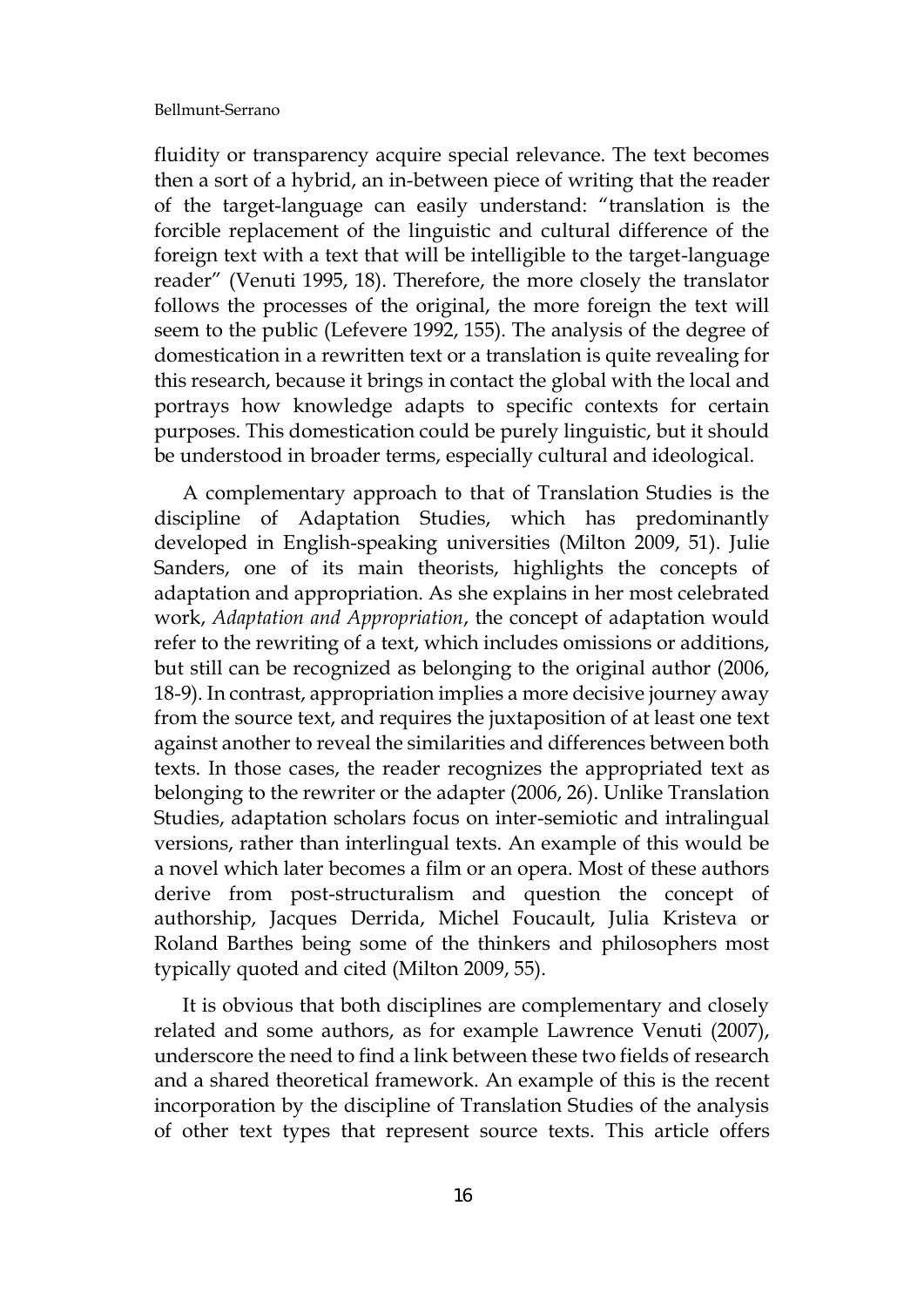

further evidence of this need by presenting one case that is located precisely at the intersection between Translation and Adaptation Studies. Leskov's *Lady Macbeth of the Mtsensk District* or its subsequent reworkings analyzed here cannot be considered as translations, but rather as appropriations or adaptations. However, due to the fact that there is a necessary interlinguistic exchange (from English into Russian, and from Russian again into English), the exercise of translating is needed as well, illustrating the intersection between these two fields.

Before starting with the analysis, it would be interesting to define the concept of ideology, which in this article will be close to the interpretation given for language-related studies by authors such as Verschueren (1999) or Van Dijk (1998). For the former, "ideology is interpreted as any constellation of beliefs or ideas, bearing on an aspect of social reality, which are experienced as fundamental or commonsensical and which can be observed to play a normative role" (1999, preface). This definition is close to that of Van Dijk, who understands ideology as "the set of factual and evaluative beliefs that is the knowledge and the opinions—of a group […] In other words, a bit like the axioms of a formal system, ideologies consist of those general and abstract social beliefs and opinions (attitudes) of a group" (1998, 48-9). Consequently, ideology is not only a set of beliefs, but the mode of thinking of a group which considers some opinions and beliefs as fundamental or commonsensical.

If it is assumed that literary systems include a large proportion of translated literature, and this is influenced by ideology (as it is understood here), we can conclude that the intercultural transference of knowledge is a much more complicated question than a simple and mechanical exchange of linguistic information.

## **3. Nikolai Leskov's rewriting of Lady Macbeth:** *Lady Macbeth of the Mtsensk District* **(1864)**

Leskov's novella *Lady Macbeth of the Mtsensk District* has been traditionally considered as his masterpiece. The book, written in 1864, narrates the story of Katerina Lvovna, who marries the wealthy merchant Zinovy Izmailov. Katerina commits a series of murders as a consequence of her love affair with Sergei, one of Zinovy's workers and a local womanizer. When a dam bursts in one of the mills owned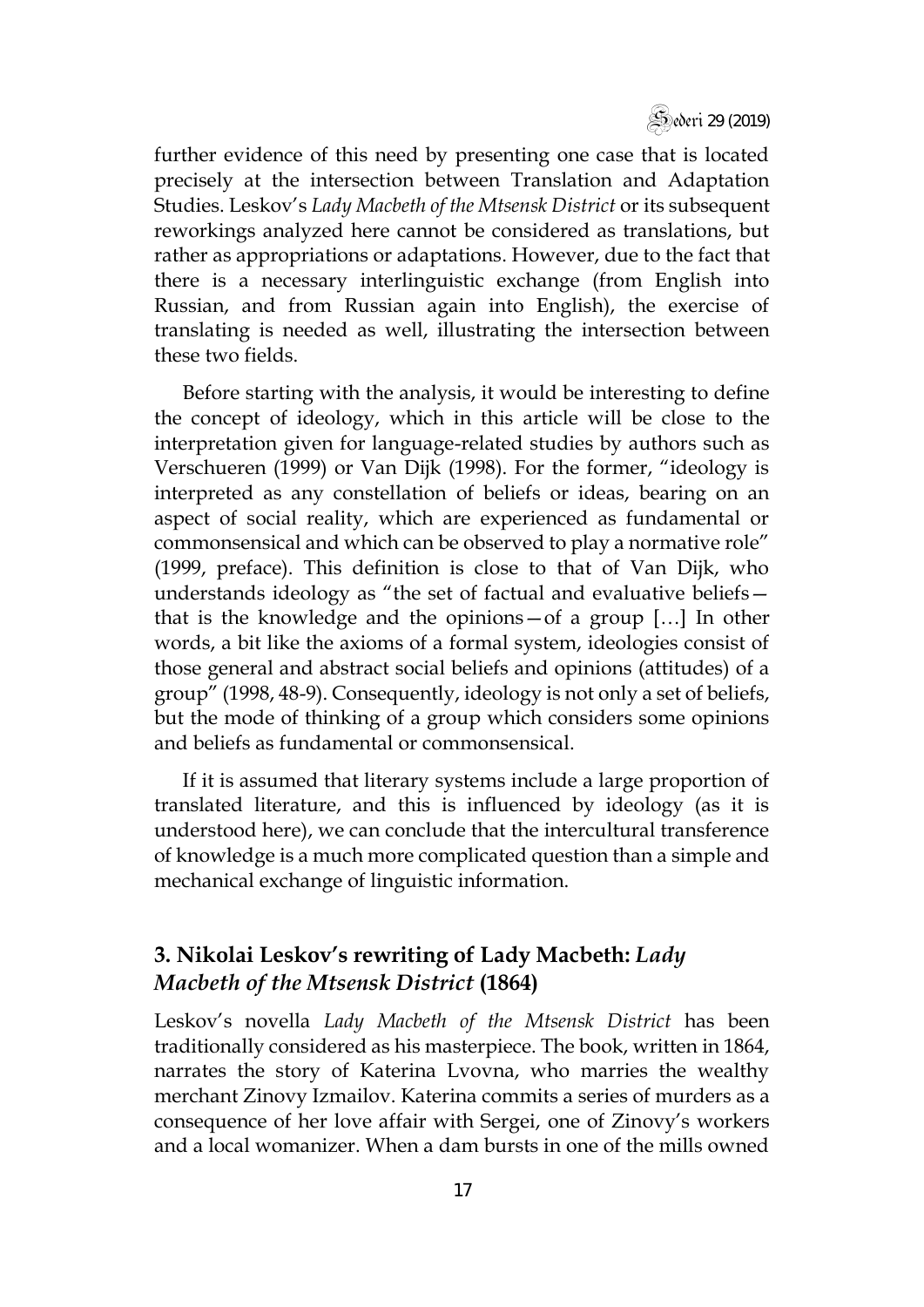by her husband, she initiates a covert romance with Sergei, who even occupies Zinovy's place in the marital bed. However, they have to face many difficulties in order to hide their romance. One of these is Katerina's father-in-law, Boris, who catches Sergei leaving his lover's bedroom. The result is a severe punishment which infuriates Katerina and moves her to murder her father-in-law. This killing enables the beginning of a relatively public relationship between Katerina and Sergei, who, it should not be forgotten, belong to different social groups: while Katerina is a *khoziaika* (a mistress), Sergei is a *prikazchik*  (a steward). Both lovers fear Zinovy's return, especially Sergei, the more socially disadvantaged of the two, but this circumstance does not hinder in any way their romance. Although they continue their relationship, both characters internalize fear differently: while Katerina starts to have strange dreams about a cat, which she clearly identifies as a bad omen, Sergei reinforces his commitment to the relationship and reveals his desire to marry her. When Zinovy finally returns to the estate, he takes some time to confront his wife, since he has heard rumors about her romance with Sergei. When the merchant faces his wife to reprimand her, Katerina calls her lover and provokes Zinovy. The fight ends with the merchant's death and his body is buried in the walls of the cellar.

The couple lives happily for a time and Katerina discovers that she is pregnant, something which her strange dreams about the cat had anticipated. The announcement is received with happiness, because Katerina is the heir to the house, the fortune and the estate, but suddenly Fyodor, her father-in-law's nephew, appears and prevents her from inheriting all the properties. The relationship changes immediately: Katerina tries to be a good aunt, while Sergei complains constantly about their new situation. Finally, his complaints impel her to murder the nephew when he falls ill; however, a group of townspeople see them while returning from church and, as a consequence, they decide to burst into Katerina's house. The steward confesses to the crime and both of them are exiled to Siberia. Before the journey, Katerina gives birth to the child but rejects the newborn, who will be raised by Fyodor's mother and will become the heir to the house, the estate and the family's fortune.

During the journey to Siberia, Sergei starts to flirt with two other women: Fiona and Sonya. The first is not a serious hindrance to Katerina, as the sexual encounter is interrupted and seems to be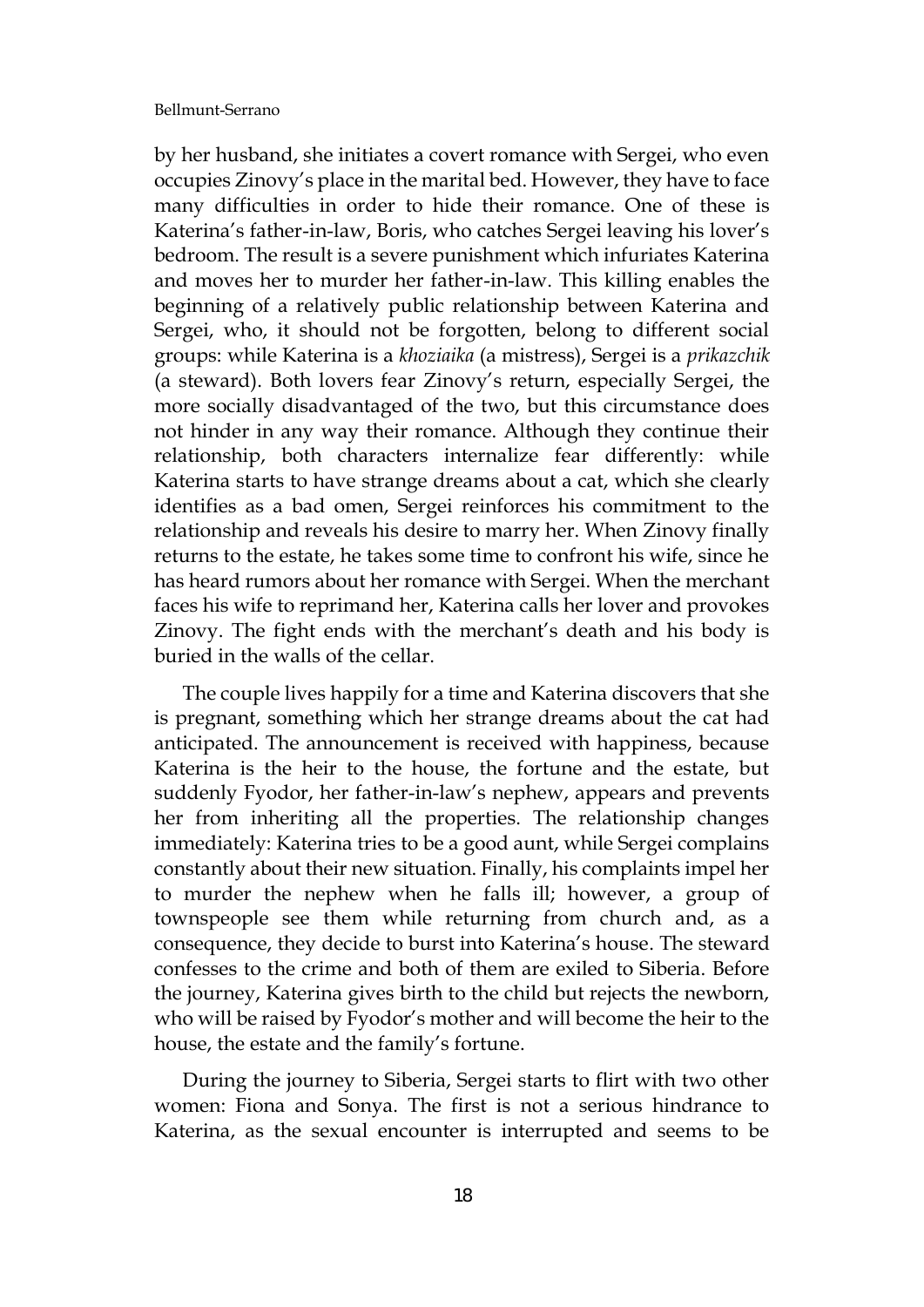sporadic, due to Fiona's indifference to the whole situation; but Sonya poses a real threat to Katerina. In fact, the former mocks the latter publicly so, while they are crossing the Volga on a ferry, Katerina sets upon Sonya and both of them fall overboard and die.

If we compare Leskov's novella with Shakespeare's play, some similarities and differences can be clearly seen, but the first remarkable clarification to be done appears on the first page, when the narrator himself reminds the reader of the terrible and hideous resemblance between the incident which is going to be described and the original Lady Macbeth:

In our parts such characters sometimes turn up that, however many years ago you met them, you can never recall them without an inner trembling. To the number of such characters belongs the merchant's wife Katerina Lvovna Izmailova, who once played out a terrible drama, after which our gentlefolk, on someone's lucky phrase, started calling her "the Lady Macbeth of Mtsensk." (Leskov 2014, 1)

The paragraph, not lacking a certain irony, reveals that "Lady Macbeth" is in fact a nickname coined by townspeople to refer to Katerina Lvovna and describe her murderous actions. The use of this nickname, considered a "lucky phrase" by its narrator, shows the indirect construction of the character upon the Shakespearean classic. Her representation in *Macbeth,* as she was interpreted in Russia, both as a killer and a merciless person, is the starting-point for the novella and influences the reader negatively. About this first impression, it is relevant to add that this will fluctuate throughout the story.

The first analogy between both works is the role of the instigator. It is well known that, in the original, Lady Macbeth played an essential role in plotting against the "good" king Duncan. This participation has long been discussed and interpreted. For some, the "fiend-like queen," as she is stigmatized at the end of the play by her enemies (1990, V.VII.98-101), has been used to establish a link between her and the Weïrd Sisters. For some researchers, as for example Stephanie Irene Spoto (2010) or Pragati Das (2012), this relationship makes her undergo a highly unnatural process of gender disruption, which enables her to abandon the stereotypical role meant for women during the early modern period. Other exegetes interpret the "unsex me" scene (1990, I.V.39-43) in different terms: for them (and here Cristina Alfar's article "Blood Will Have Blood: Power, Performance, and Lady Macbeth's Gender Trouble" [1998] should be cited),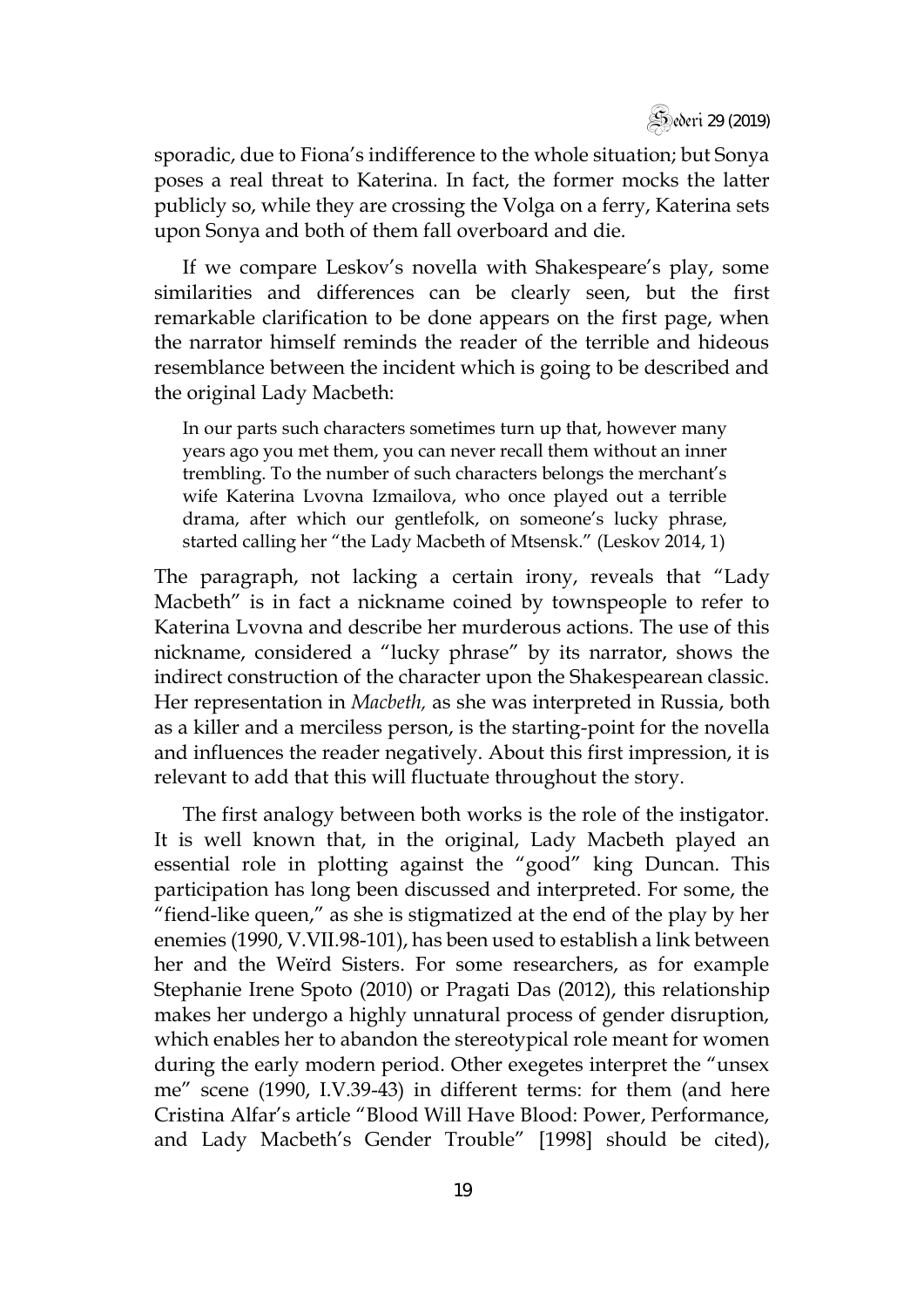Shakespeare's female character encourages her husband to attain kingship in order to perform gender according to the politics of power of her period (1998, 190). One way or another, Lady Macbeth is guilty of plotting and, consequently, condemned for her crime. In Leskov's work, by contrast, the instigator is Sergei: firstly, because he was severely punished by Boris, and Katerina felt impelled to murder his father-in-law in order to release him; and secondly, because the steward constantly complains about their inequal social status and expresses his desire to marry her: "I'd like to be your husband before the pre-eternal holy altar: then, even considering myself as always lesser than you, I could still show everybody publicly how I deserve my wife by my honouring her" (2004, 16).

The reversal of the role of the instigator is important from the ideological perspective of the story, as it is the man, and not the woman, who leads directly or indirectly to crime. This circumstance becomes essential for the reader in order to empathize or not with the character at the end of the story:

If I were to speak, your equal, a gentleman or a merchant, never in my life would I part with you, Katerina Lvovna. But as it is, consider for yourself, what sort of man am I next to you? […] I'm not like those others who find it all the same, so long as they get enjoyment from a woman. I feel what a thing love is and how it sucks at my heart like a black serpent. (2004, 15)

The presence of the verb "suck" should be noted in Sergei's words, which clearly recalls Lady Macbeth's words in Shakespeare's play and proves that the source of the evil instigator has been reversed:

I have given suck and know How tender 'tis to love the babe that milks me: I would, while it was smiling in my face Have plucked my nipple from his boneless gums And dashed the brains out, had I so sworn As you have done to this. (1990*,* I.VII.54-59)

Another remarkable analogy between the original and Leskov's rewriting is the source of violence. While, in *Macbeth*, violence appears every time manhood is questioned—and, consequently, depicted as a socially distinctive feature—in *Lady Macbeth of the Mtsensk District*  violence is a consequence of love and Katerina's commitment to the relationship. As the end of the novella shows, Katerina is willing to die for her lover: "No, no, don't speak of it, Seryozha! Never in the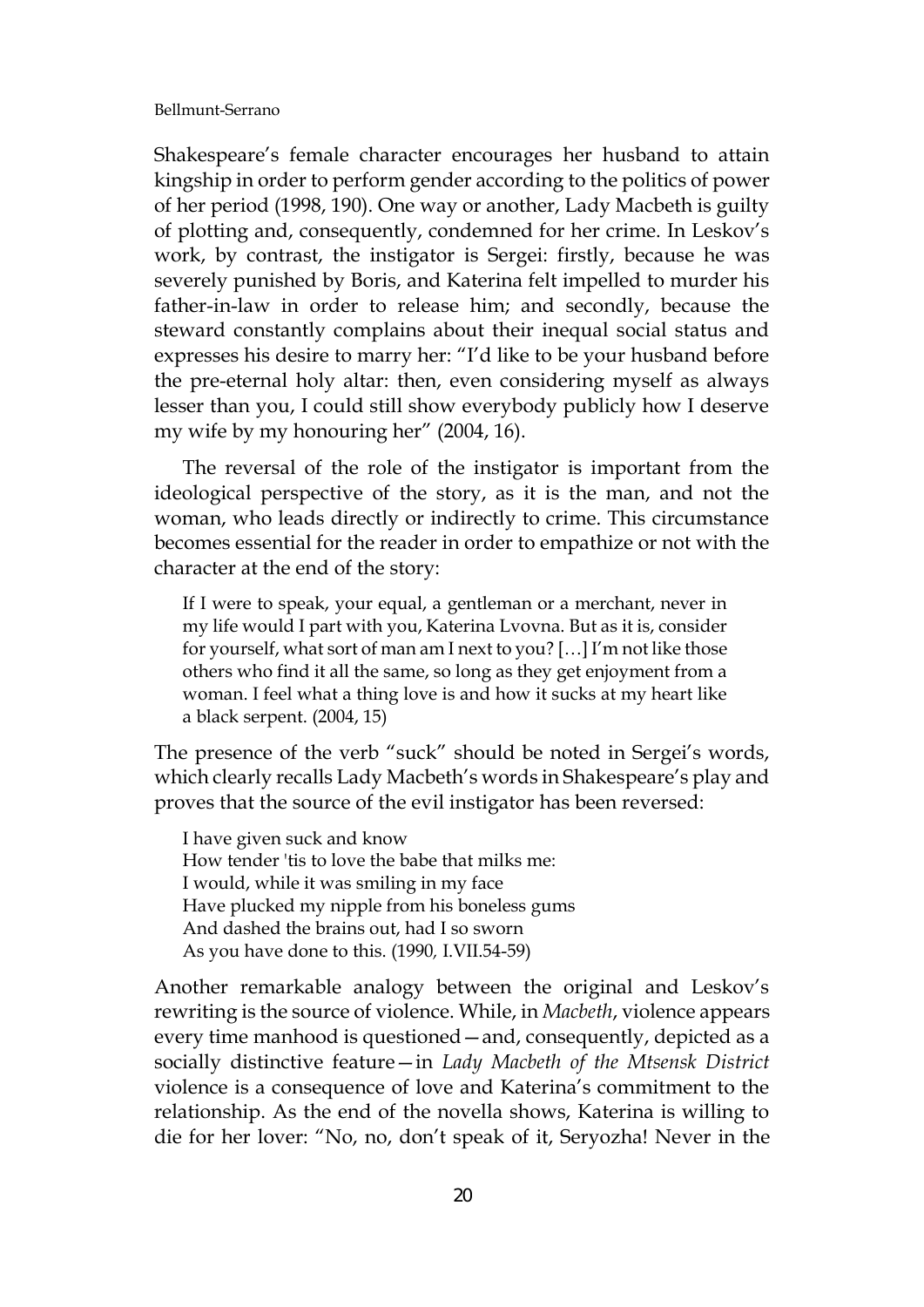

world will it happen that I'm left without you […] If things start going that way […] either he or I won't live, but you'll stay with me" (2004, 16).

Apart from that, Lady Macbeth's involvement in the crimes is much more active. While, in Shakespeare's work, she participated in the instigation and the plotting, in Leskov's novella, the protagonist plays an active role in all the murders. In relation to that violence, there is another strong connection between the original and the rewriting: blood. Its presence is remarkable and depicts a different kind of character. While, in the original, Lady Macbeth was seen rubbing her bloodstained hands—a symbol of remorse and guilt which clearly recalls her previous "a little water clears us of this deed" (1993, II.II.67)—in Leskov's work, the reader can see the ironic reflection of these words:

Under his head on the left side was a small spot of blood, which, however, was no longer pouring from the clotted wound stopped up with hair […] Katerina Lvovna, having rolled up the sleeves of her bed jacket and tucked her skirt up high, was carefully washing off with a soapy sponge the bloodstain left by Zinovy Borisych on the floor of the bedroom […] and the stain was washed away without a trace. (2014: 23)

It is obvious that the complete disappearance of blood suggests that the murder had a liberating effect on Katerina and, consequently, she did not feel any remorse. The only minimal reference to Katerina's psychology in the story is the description of her dreams. For his work, Leskov chose the form of the Russian folk tale, which lends a particular Russian flavor to the narration. Apart from this formal choice, one of the most characteristic features of his prose is the use of the *skaz*, a particular type of narration in which the figure of the author is dissociated from that of the narrator, so that the ideas expressed in the narration are not the author's words:

[Skaz is] a stylization of the narrative text according to the nonliterary forms of colloquial speech, as well as in the presentation of verbal communication and the strengthening of the expressivity of the narrative text, which reveals a non-professional narrator, whose thoughts, values and speech can become more important than the story which he is in the process of narrating. (Schmid, 2010: 122)

The *skaz* was a form of experimental narration cultivated in Russia in the literature of the nineteenth and twentieth centuries, especially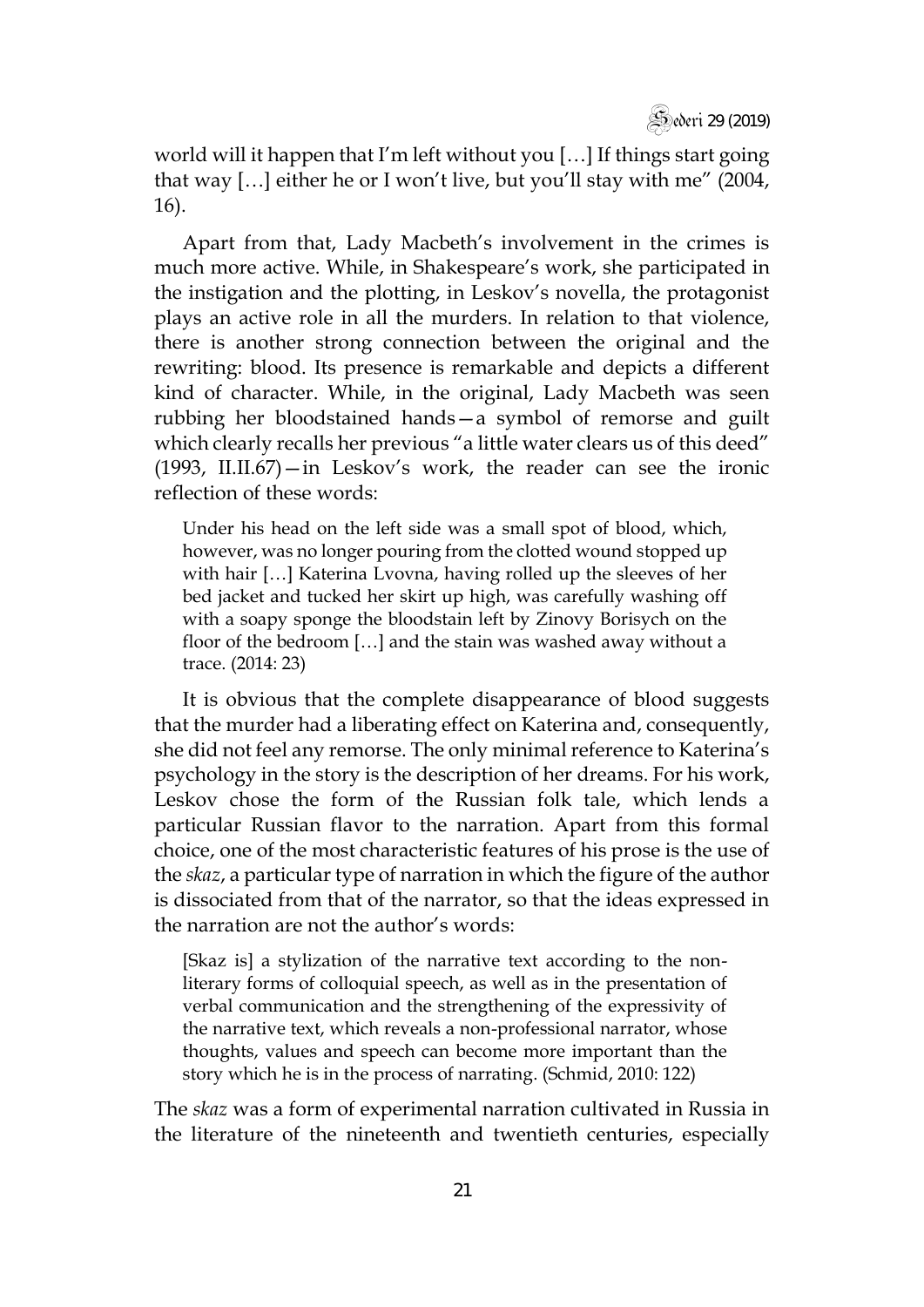during the modernist and avant-garde periods (1890-1930). Although some similar forms can be found in other Western literatures (as, for example, in Mark Twain's *Huckleberry Finn* or J.D. Salinger's *The Catcher in the Rye*), these did not play so great a role as in this country. First mentioned by the Russian formalists, the *skaz* normally appears where literate and non-literate traditions coexist (Herman, Jahn and Ryan 2005, 535–36). Derived from the verb *skazat* ("to tell"), this narrative technique tries to reproduce oral speech, including articulation, mimicry and sound gestures so that "there is no direct authorial commentary, no analysis, no psychological interpretation" (Leskov 2004, xxiv). Consequently, the use of the *skaz* and the importance given to dialogue in the novella makes it especially suited for later adaptations to the opera and the cinema.

The psychological treatment of the protagonist, a characteristic of the nineteenth-century European novel, is completely absent in Leskov's work, to the extent that the author himself always "insisted that art must serve the true and the good and that art for art's sake did not interest him at all" (Leskov 2004, xxiv). The reader and only the reader must interpret and judge the characters described in the story:

Leskov is a master at this […] The most extraordinary things, marvelous things, are related with the greatest accuracy, but the psychological connection of the events is not forced on the reader. It is left up to him to interpret things the way he understands them, and thus the narrative achieves an amplitude that information lacks. (Benjamin 2006, 366)

The only psychological insight present in the book has to be inferred from Katerina Lvovna's dreams; however, again, the role of the oneiric seems to be strongly rooted in the Russian folklore tradition in order to recreate the atmosphere of the Russian countryside (Wigzell 1988, 625). The protagonist has two dreams. In the first, which takes place soon after the poisoning of Boris, she dreams of a grey cat lying beside her on the marital bed. When Katerina tries to touch the cat, it fades into the thin air. She fails to interpret it but the cook, Aksinya, unveils the dream and sees it as a prophetic allegory: "A crescent moon means a baby" (Leskov 2014, 12). In the second, the cat (which exhibits the head of the poisoned Boris) claims to be her father-in-law. As Faith Wigzell suggests (1998, 629), the presence of a large cat in a dream means sorrow or disaster in the Leskov's native province of Oryol, where the Mtsensk District is to be found: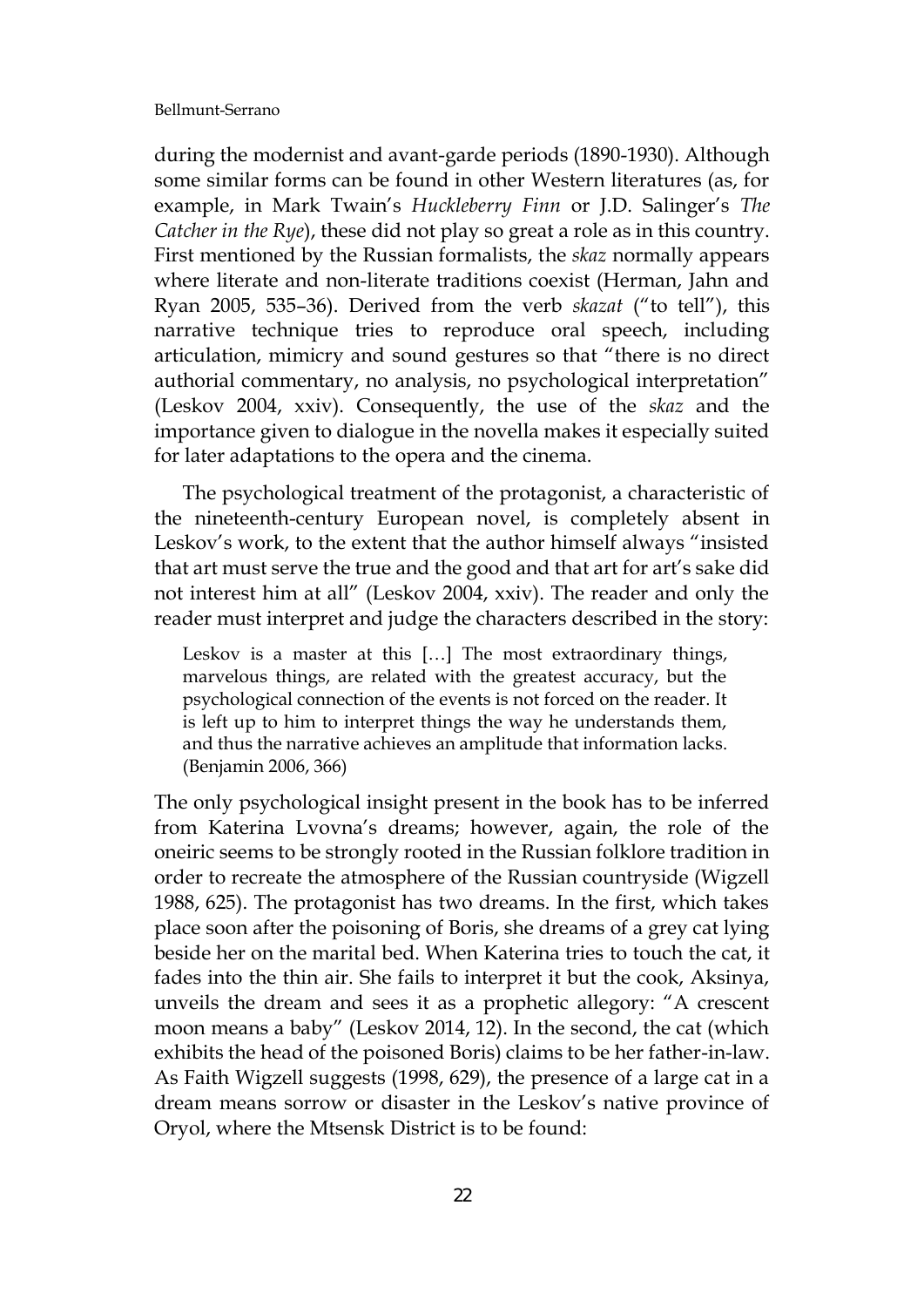

It would be inconsistent with the rest of the story if the large grey cat that Katerina Lvovna sees in her dreams were purely the product of Leskov's imagination. In fact, as a symbol, it is taken primarily from Dream Books, where dreaming of cats is a sign of marital breakdown. That the cat is large and male reflects local beliefs from Oryol province, where this portends sorrow or disaster. The doubly unlucky symbol partly explains Katerina's sense of supernatural horror. (Wizgell 1989, 181)

The presence of the oneiric in Leskov's novella links his work to Shakespeare's, as the presence of the supernatural is remarkable in both of them. While in *Macbeth* the presence of the witches, for whom no explanation is given throughout the play, sets the play in motion, fuels Macbeth and Lady Macbeth's ambitions and anticipates the final disaster; in Leskov's novella, the oneiric world does not reflect the main character's psychology, but emphasizes that the narration is rooted in the Russian storytelling and folk tale.

The last of the analogies we could trace connecting the original with the rewriting refers to the protagonist's death. As it is known, both of them die at the end of the story. Lady Macbeth's suicide, although probable, is not clear but a rumor spread by her enemies once Macbeth has been finally defeated on the battlefield and Malcolm crowned as the new king. By contrast, Katerina Lvovna sets upon Sonya while crossing the Volga, they fall overboard and drown. In both cases, death seems to ask for purification, redemption and forgiveness, although the reader's reaction to it is probably different. For Shakespeare, Lady Macbeth's sleep disorder and her confession to the crimes at the end of the play could be understood as a sign of concern for the afterlife and the salvation of her soul. The case of Katerina Lvovna is slightly different, as its perception on the part of the reader varies throughout the story. At the beginning, she is described as bored, rejected and bound to a loveless and childless marriage, so the audience can easily empathize with the character:

Katerina Lvovna lived a boring life in the rich house of her father-inlaw during the five years of her marriage to her unaffectionate husband; but, as often happens, no one paid the slightest attention to this boredom of hers. (Leskov 2004, 3)

As a consequence, she throws herself into an extramarital romance with Sergei, which leads to three terrible murders: Boris, Zinovy and Fyodor. The third one, the assassination of the child, is the most abominable of the three, as the only reason is economic. After these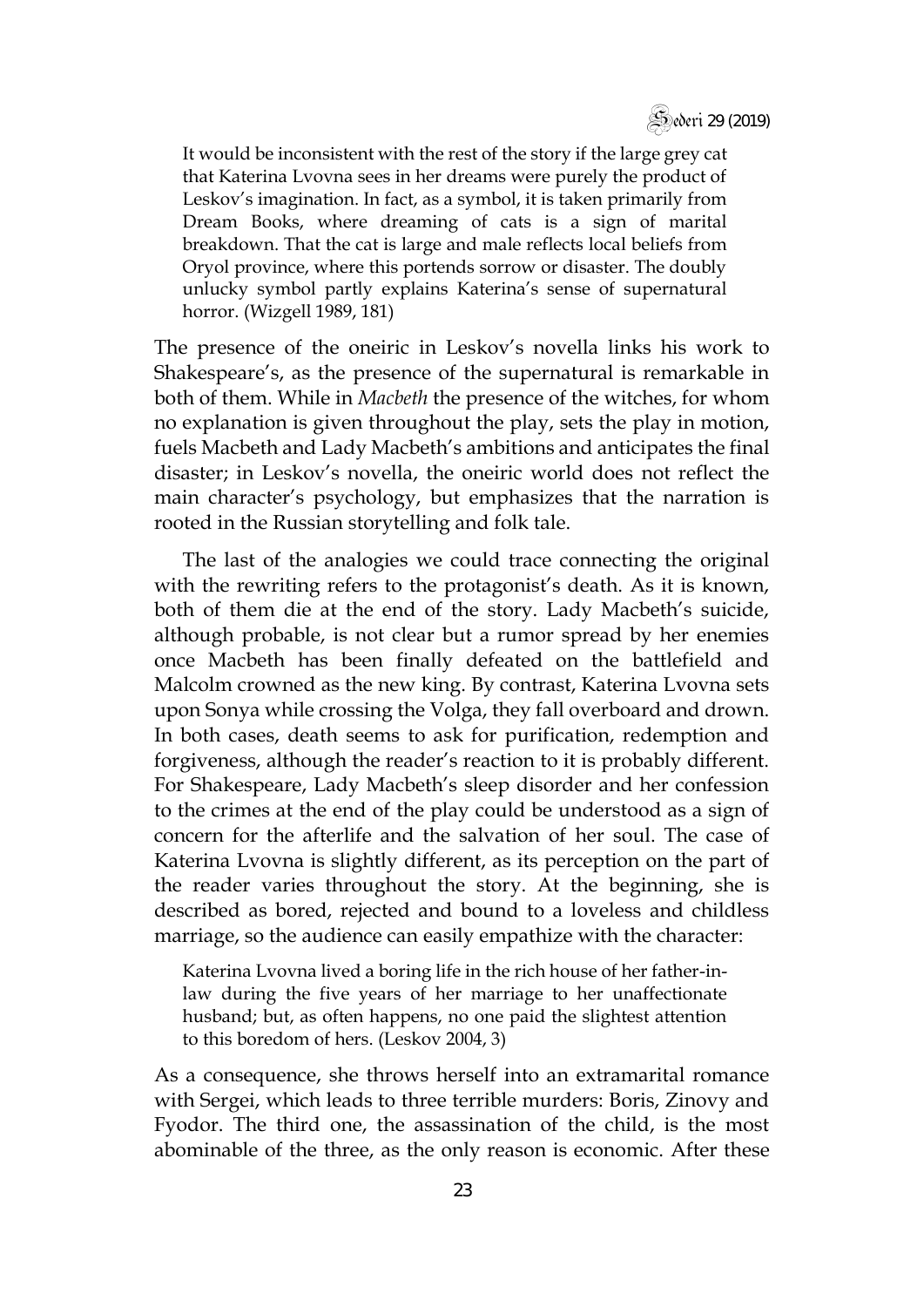incidents, Katerina is perceived as a cold-blooded and merciless criminal who does not deserve pity or compassion.

However, at the end of the novella, when she is betrayed by Sergei and mocked publicly, the Volga becomes a redemptory journey to death and the perception on the part of the reader changes again. At this moment, Katerina is no longer a criminal, but a victim of an unfair marriage and a hostile environment which have led her toward vengeance. In that light, it is remarkable to highlight the symbolism of water, which appears at two important moments in the novella and reinforces this perception of the protagonist. At the beginning, a dam burst makes Zinovy leave the house to supervise the repairs. Symbolically for Katerina, this means the release from her confinement and freedom, and the return to a life that had been denied after marriage (Aizlewood 2007, 408). And secondly, the Volga, at the end of the story, which embodies the journey to death. Consequently, water encompasses both life and death (Aizlewood 2007, 409), but the perception on the part of the reader of Katerina as a victim of society leaves open the path to forgiveness and rebirth. In fact, according to Caryl Emerson, this idea is going to be reinforced in subsequent rewritings of Leskov's novella, especially in Shostakovich's opera, in which Katerina Lvovna becomes a martyr (1989, 76).

All these analogies connecting Shakespeare's classic with Leskov's rewriting obey some ideological patterns, as it was previously mentioned. The main one is that this work becomes a treatise on social order in nineteenth-century Russia to denounce the situation of confinement and lack of freedom for women, especially in rural environments. The use of the *skaz* narrative or the form of the storytelling should be understood, not as a literary device to create ambiguity, but quite the opposite: the author tries to portray this situation in the most objective way, so that the reader, as Walter Benjamin suggested, interprets the real facts in order to draw a final conclusion. The same ideological reason can be found in the subsequent adaptations proposed here; however, this will show some differences, as we will analyze later. The second motivation has to do with the setting: Leskov seems to suggest that Russian provincial life could produce its genuine types of tragedy (Wigzell 1989, 170), which clearly criticized the over-mythicized motif of peasantry and rural life.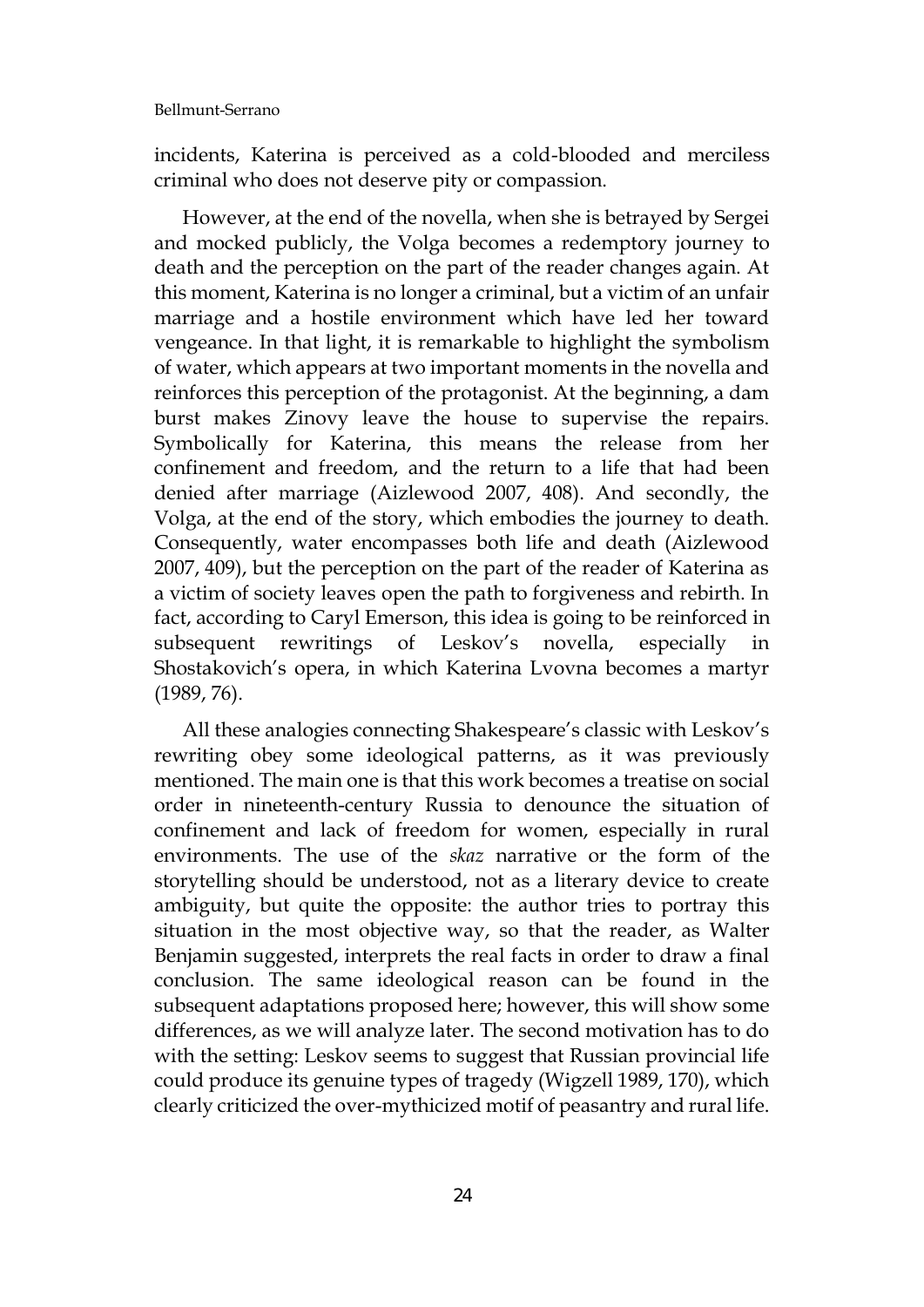Sederi 29 (2019)

This capacity on the part of Leskov to represent oral speech, traditions, folklore and the heterogeneity of the Russian people has made some authors, as for example D.S. Mirsky, define him as "the most Russian of Russian writers":

Those who really want to know more about Russia must sooner or later recognize that Russia is not contained in Dostoevsky or Chekhov […] they will perhaps come nearer to Leskov, who is generally recognized by Russians as the most Russian of Russian writers and the one who had the deepest and widest knowledge of the Russian people as it actually is. (Leskov 2004, xviii)

### **4. Dimitri Shostakovich's rewriting of** *Lady Macbeth of the Mtsensk District* **(1930–1934)**

Dimitri Shostakovich adapted *Lady Macbeth of the Mtsensk District* to the opera but, unfortunately for him, Stalin greatly disapproved of it and allowed the publication of an article in *Pravda* entitled "Chaos Instead of Music" condemning his work (Wells 2001, 163). It became a scandal and the blow for the opera's composer was nearly fatal, because he had to struggle for acceptance for the next decades. After the incident, Dmitri Shostakovich became immediately one the greatest symbols of Censorship and Fear in Stalin's Soviet Union.

When Leskov's novella and Shostakovich's opera are compared some significant differences can be found, the emphasis on sex and violence in the latter being one of the most important. The opera is divided into four acts and nine scenes and was understood as part of a trilogy portraying the situation of confinement and lack of freedom for women in different historical periods; but, after the *Pravda*  incident, the project was abandoned. However, in 1962, Dimitri Shostakovich retook his work, included some minor arrangements, softened the use of sex and violence and even changed the name for that of *Katerina Izmailova.* The new version was performed in Moscow in December of the same year for the first time and it was a great success.

In the first version, two main categories of infidelities related to Leskov's original work can be found: those involving changes in the plot and some characters; and those which slightly modify the attitude toward the protagonists and their fates (Emerson 1989, 62).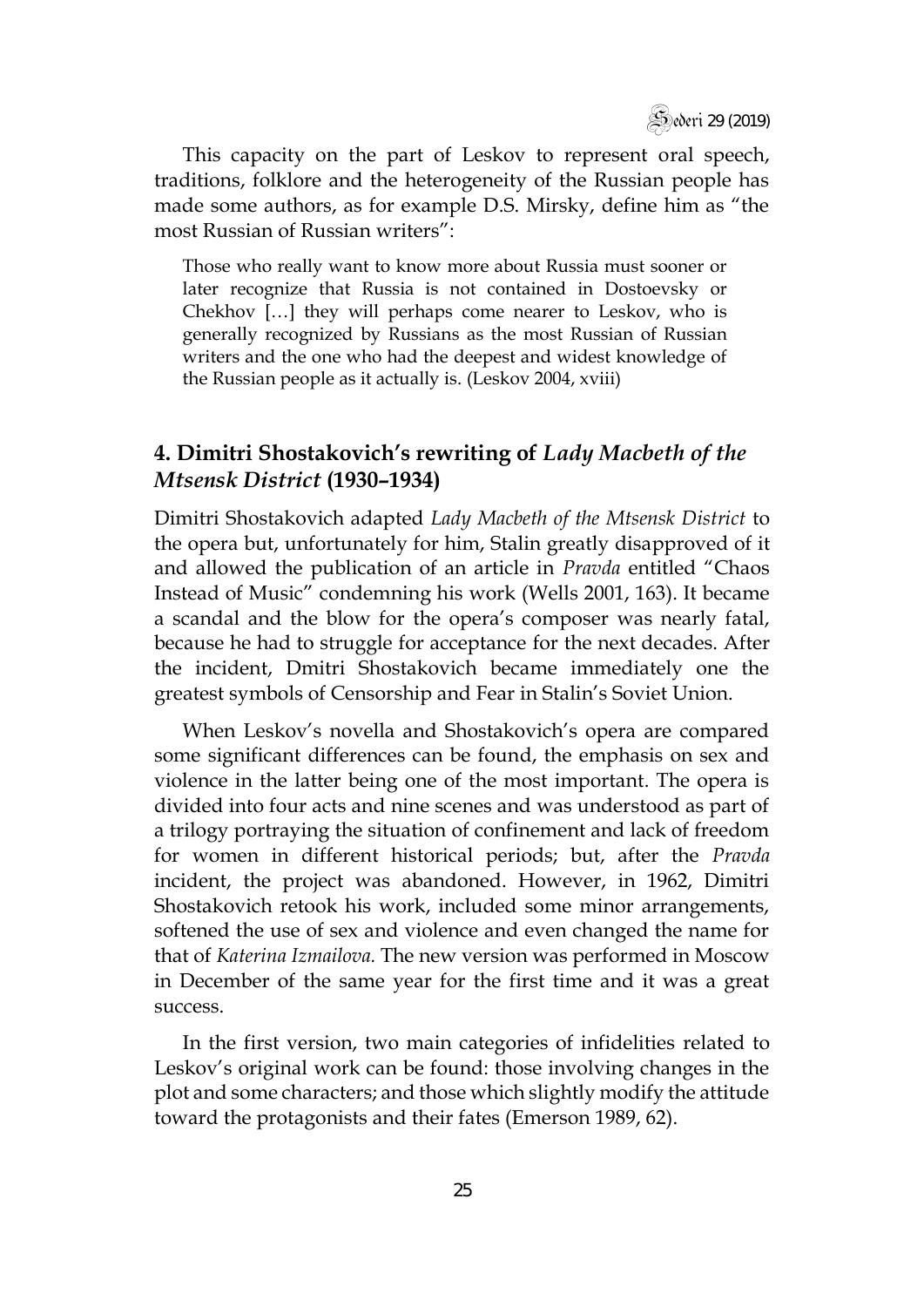Regarding plot and character changes, the presence of a highly eroticized Boris Timofeevich, who harasses Katerina and competes for her sexual favors, should be emphasized. In fact, Sergei becomes a symbol of raw virility, while Boris and Zinovy are examples of sexual impotence (Wells 2001, 166). It should be also underscored that Boris's nephew, Fyodor, disappears. Some scholars such as Caryl Emerson have pointed out that this elimination is clearly ideological: in the first place, Fyodor's murder is only connected with Katerina's economic welfare and the future of the estate; and secondly, the killing of a child does not fit with the redemptive features the opera composer had imagined for his heroine (Emerson 1989, 63).

Another important adjustment has to do with the celebration of a wedding between Sergei and Katerina, which is not mentioned in Leskov's novella. On the one hand, the wedding shows Sergei's greater commitment to their relationship; but, on the other, it means that Katerina Lvovna is going to be abandoned by her husband twice. Neither her first marriage nor her second can release her from the constraints of nineteenth-century Russian society and the patriarchy. In fact, her depiction in Siberia is much more pathetic than in Leskov's work, and suicide, more than ever, becomes the only escape.

There is another important difference between the original and Shostakovich's opera regarding the character of Katerina. In Leskov's work, she is a frustrated woman in a childless and loveless marriage; but in the opera, despite her unhappiness, she still tries to fulfill her obligations, or at least, what society understood as the duties for a woman in the nineteenth century: to give birth and provide an heir to her husband. This ideological adjustment makes her appear in front of the audience as a victim of the patriarchal society more than in Leskov's novella.

As it was previous mentioned, the use of violence and sex in Shostakovich's rewriting is extensive, but the presence of humorous and comical situations is also remarkable. In fact, the real drama is sometimes surrounded by some peripheral scenes in which other minor characters laugh and dance on stage:

[Katerina] sings in opposition to her environment. She casts her lyrical confessions against the crudeness of the world, and against the parody embodied by the other characters. The heroine becomes most lyrical and victimized, in fact, precisely at the point where the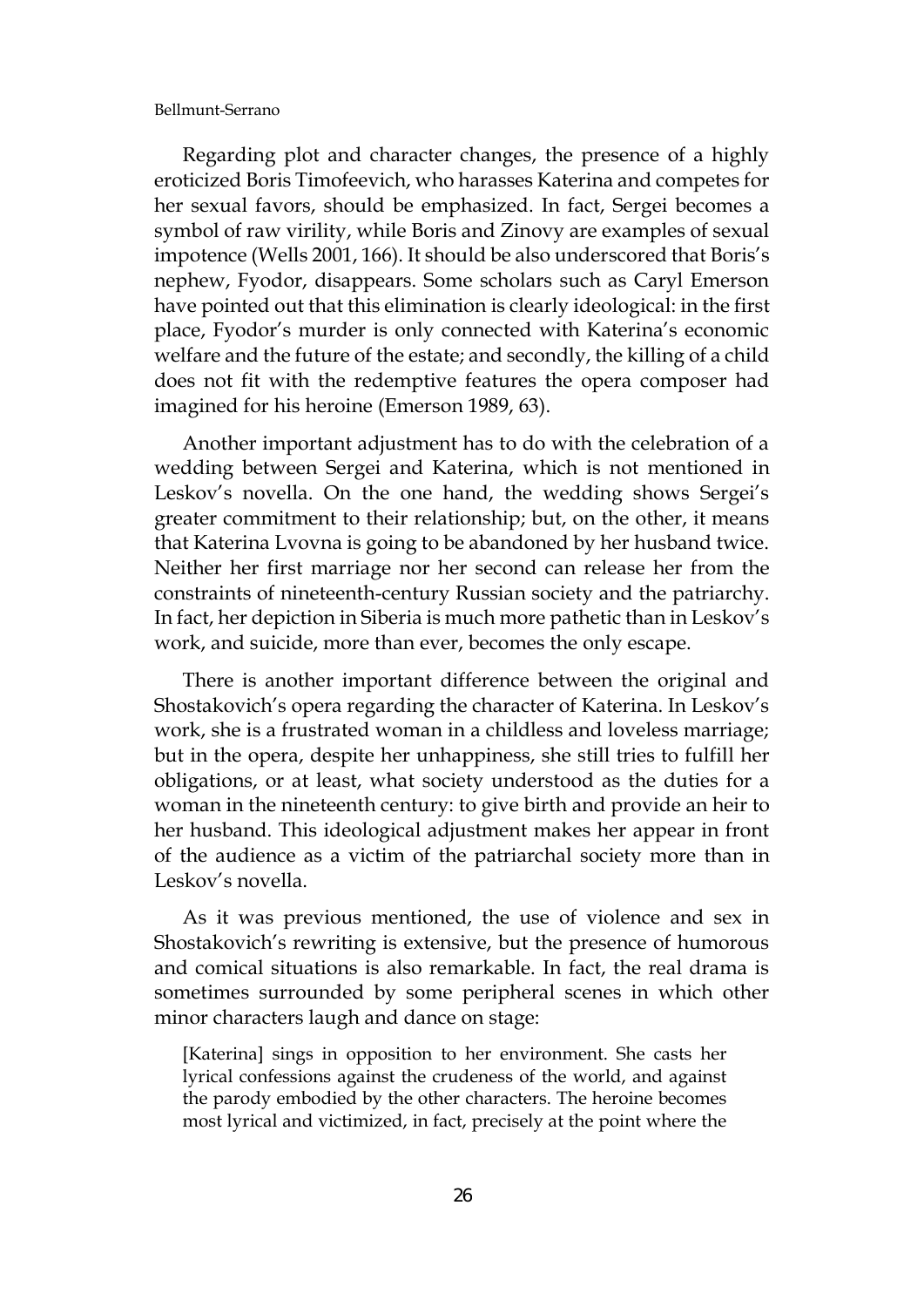

most crimes have accumulated […] the opera enters the mainstream Russian tradition of purification through crime. (Emerson 1989, 70)

For Shostakovich, one of the main problems in Leskov's story was precisely the use of the *skaz* which, according to him, produced ambiguity and lacked authorial responsibility. The story was told from the outside, so that readers could judge for themselves:

The tone of Leskov's narrator is both "folk-like" (that is, oral and colored by folk expressions) and at the same time elevated, distanced; the tale is told from the outside, efficiently but sparingly, without relish. The narrator rarely reproduces an inner thought as direct discourse, assumes no responsibility for the tale, and demonstrates little sympathy for (or even interest in) the heroine. (Emerson 1989, 67)

This use of the *skaz* was a serious problem for Shostakovich and, for that reason, he tried to reach the opposite effect in order to make the audience aware that Katerina Lvovna was not only a victim of the patriarchal society, but also a martyr. The murders are somehow understood as acts of self-defense and they become, not only a way to escape from captivity, but a pathway toward purity: "Shostakovich had a chance to cleanse his Katerina morally, to justify her (as Leskov did not) in her intoxicating physicality and intensely Russian-style unfreedom" (Emerson 2011, 353). Shostakovich himself explained this situation:

If one remembers Leskov's story, Katerina Lvovna Ismailova commits three murders before she is sent into hard labor […] My problem was to acquit Katerina Lvovna so that the spectator would be left with the impression of her as a sympathetic character. (qtd. in Melick 2000, 32)

This effort to justify her actions creates a prototype of Lady Macbeth different from that planned by William Shakespeare. Shostakovich's character cannot learn or express regret. She is not looking for forgiveness, as she does not consider the moral consequences of her actions: "In the opera, Zinovy and Boris seem somehow morally deserving of their fates, the former for his complete neglect of Katerina, the latter for his cruel tyranny" (Melick 2000, 34).

Leskov's version of the character looked for salvation. Feeling herself innocent, Shostakovich's Lady Macbeth does not feel she needs it. The resultant image is static, while all the previous versions were highly dynamic: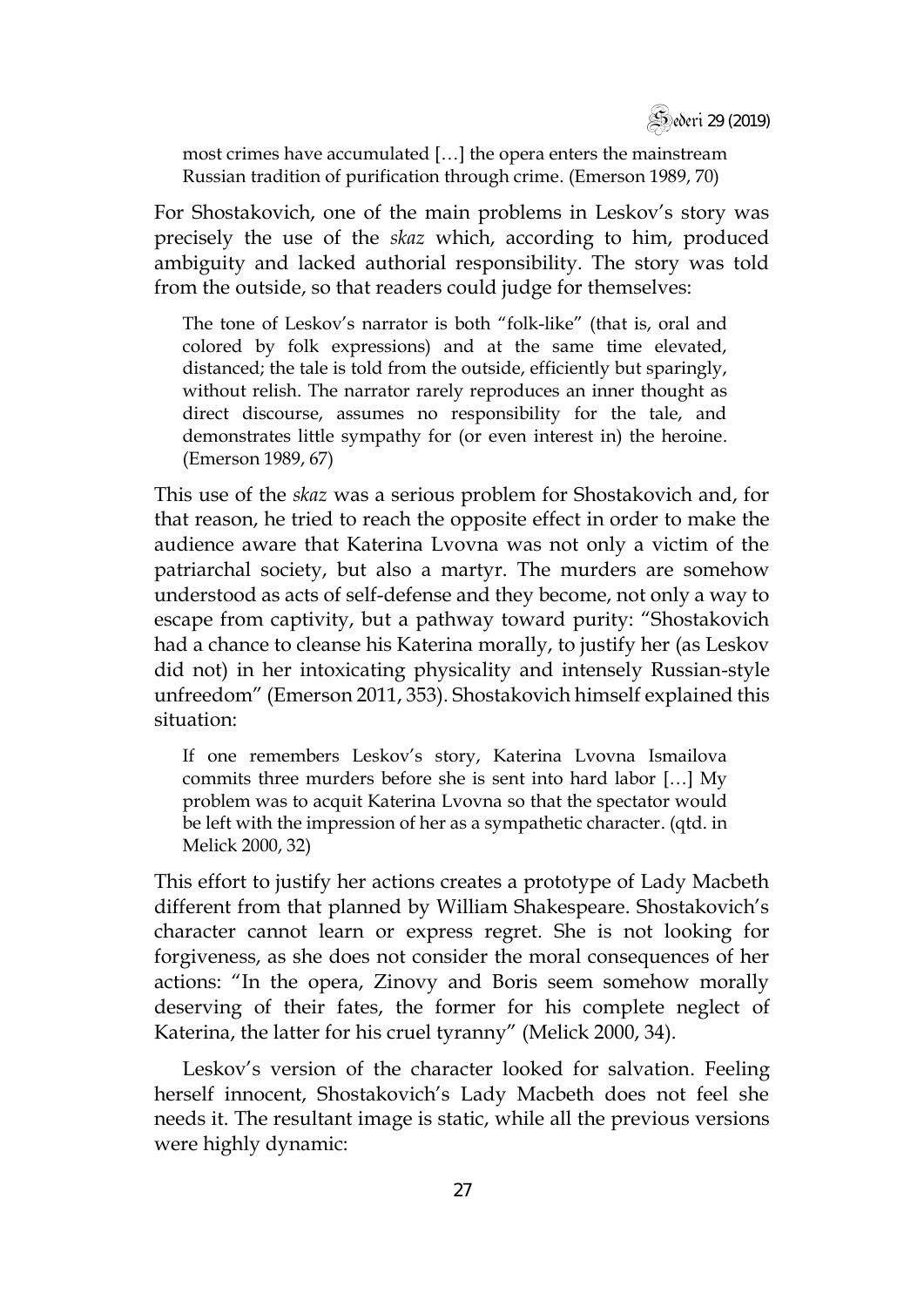The mixing of pathetic and grotesque in this releases Katerina from all serious moral obligations. She is a tragic victim, but the victim of an environment so musically trivialized that for most of the opera we cannot take its threat seriously. (Emerson 1989, 78)

In conclusion, it can be stated that Shostakovich's adaptation of *Lady Macbeth of the Mtsensk District* offers a much more ideological depiction of the character, who has not only abandoned the stigma of witchcraft, but also become a martyr of her time. Rather than evil, her acts are presented as self-defense so that the protagonist becomes a weapon against the male-dominated society. However, in the process, the ethical debate is sacrificed and the resultant Lady Macbeth becomes a monolithic statue unable to question the morality of her own acts.

# **5. William Oldroyd's rewriting of Leskov's novella:** *Lady Macbeth* **(2016)**

William Oldroyd's adaptation to the cinema of Leskov's masterpiece is the most recent one and the best example of how literature and the arts conform to new historical periods of time and different environments. In Oldroyd's version, Russia is abandoned and the story is set in nineteenth-century rural England during the mid-Victorian era. Consequently, the main protagonists' names have been transformed or adapted. Katerina becomes Katherine; Zinovy turns into Alexander; Sergei is Sebastian now; and Aksinya, the maid, becomes Anna.

The film does not provide any reasons for the change of location, but it can be assumed that the change obeys an ideological motivation as well: rural England does not seem to provide a better environment for women either and the sense of confinement remains. In fact, Katherine's lack of freedom is underscored and described in depth, and the contrast between light and darkness plays a remarkable role.

In the film, Alexander is no longer an impotent man; he just does not have any interest in her. Katherine, confined and sexually rejected, is a prisoner of the estate and a loveless marriage. Her female duties do remain as well, and her father-in-law, no longer a competitor for Sebastian but an authoritarian man, symbolizes the social pressure to perpetuate the future of the family.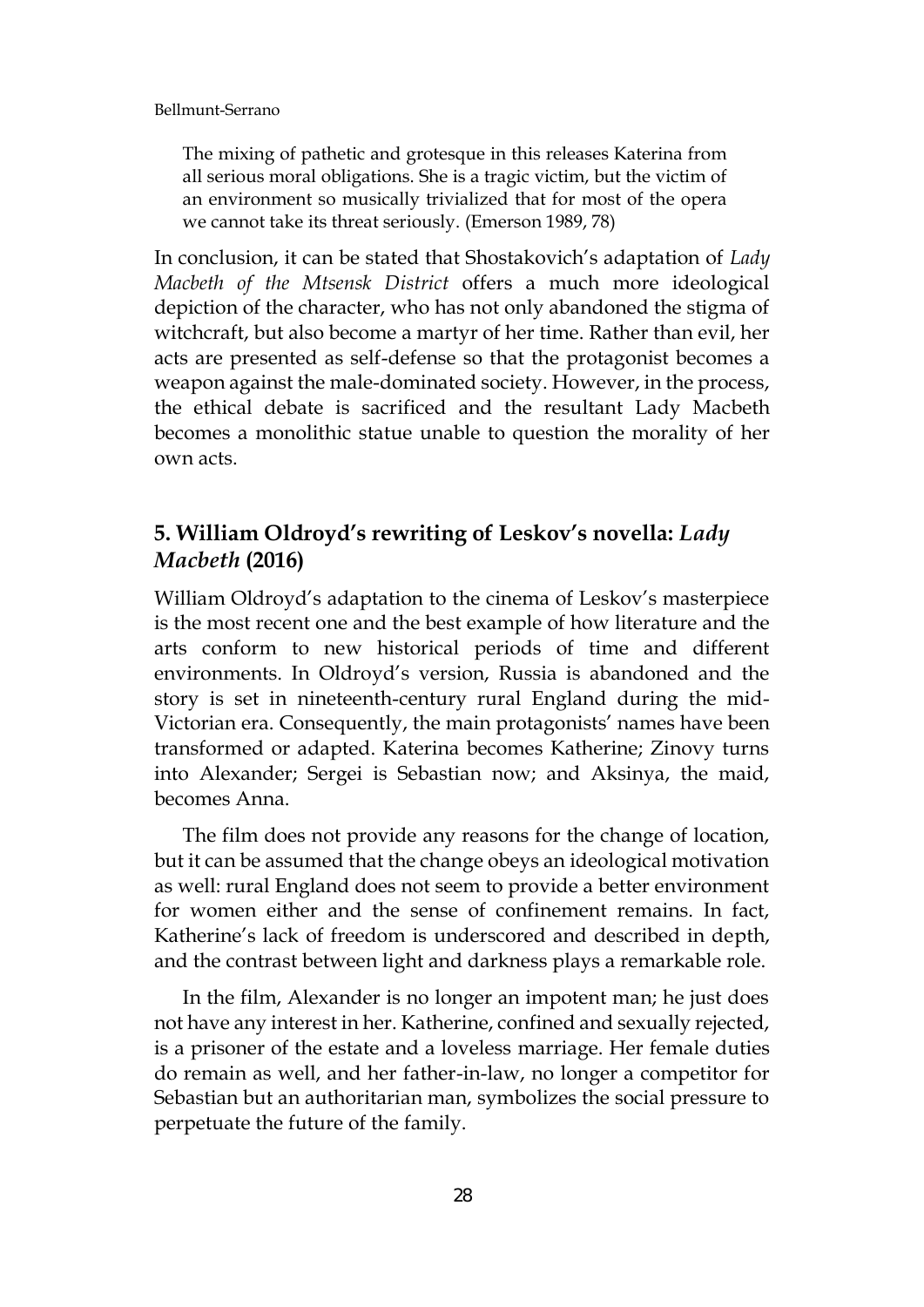

Sex and violence are significantly softened in Oldroyd's adaptation. The incident with Anna, which in Shostakovich's opera was understood as rape, becomes now sexual harassment. The scene serves to humiliate the maid, who appears naked, but the workers are not trying to rape her. In that sense, Oldroyd comes back to Leskov's original version, where it was the bored Katerina who initiated the flirt with Sergei.

Another important difference is the constant presence of the bed. Everything happens around it, which suggests a transition from the opera toward the theater. In fact, the film exhibits some theatrical features which can rarely be found in contemporary film productions, which underscores Oldroyd's previous experience in this genre.

The complete disappearance of the oneiric parts or the supernatural in the film is also a relevant variation with regard to Leskov's novella, and Lady Macbeth does not suffer from any sleep disorder. There is no trace whatsoever of remorse in the film either. The murderous acts are understood as self-defense or the direct consequence of a lack of freedom. The reason is that William Oldroyd tried to depict a real story, and not a folk tale with supernatural elements. The ideological reasons for portraying Lady Macbeth as a victim of the patriarchal society transform the folk tale into a realistic story, which could perfectly fit in the nineteenth-century English tradition of Realism. There is no ghost, and the only exception is the presence of a cat, a far and distant memory of Leskov's novella. Blood as a symbol also disappears in all its possible interpretations, physical or symbolical. Perhaps, the only enigmatic phenomenon is that, after Boris's murder, Anna loses her capacity to speak, which, instead of the supernatural, implies two ideological problems: the social clash between masters and servants, and race discrimination:

While *Lady Macbeth* speaks to the claustrophobia of mid-Victorianera life for women, it also takes a bold look at class and race. Both Sebastian and Anna are black […] Oldroyd explores these explicitly gendered hierarchical themes through the taut relationship between Katherine and Anna, "two sides of feminine oppression" […] As unbearable as Katherine's situation may seem, Anna's is the true tragedy of the film, forced to witness Katherine's terrifying reign in silence. (Weston 2017, 36)

The end of the film is probably the most interesting part and, perhaps, the most ideologically affected. After Fyodor's murder, renamed in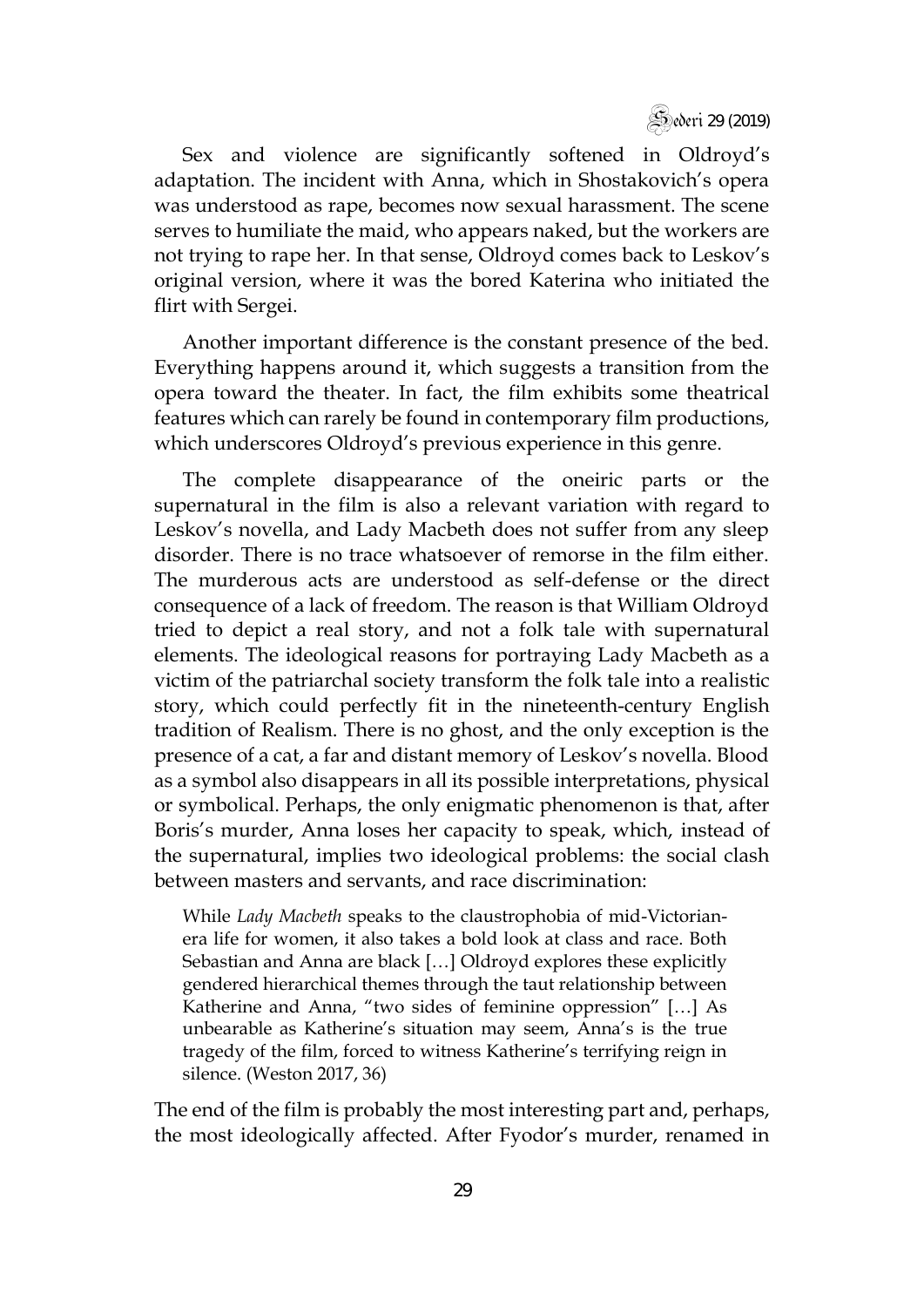the film as Teddy, Sebastian confesses to the crimes, but Katherine denies the charges and accuses Sebastian and Anna of committing them. The police arrest them and Katherine is exonerated from any suspicion or charge. At the end of the film, she is left alone with her unborn baby, who will become the future heir to the estate and the fortune. Consequently, there is no journey to Siberia in the film and Oldroyd's rewriting portrays an ironic interpretation of Leskov's work. The transformation from a victim of the patriarchy to a heroine is complete at the end of the film, which offers alternative possibilities to women rather than suicide and purification by murder.

### **6. Conclusions**

It is obvious that ideology shapes the vision of the world and how other cultures are interpreted. Translation and adaptation have become a tool for connecting different societies and peoples, but this transference of knowledge is nothing new. On the contrary, rewriting processes have always been present, as the examples discussed here have proven, making possible that exchange. This cultural connection encourages discussion and debate, bringing closer to the reader or the spectator alternative interpretations of those works of art. At the same time, the study of these rewritings shows that they tend to turn the foreign into something much more recognizable, by adapting universal themes to specific contexts and local concerns.

Leskov's novella provided an alternative interpretation of Shakespeare's play, reversed the role of the instigator and offered a "Russian tragedy" in the countryside. His work proves that literary themes produced in other parts of the world can have an influence on regional conflicts.

Shostakovich's opera discussed the situation of confinement for women in the Soviet Union during the sexual revolution. Although his work did not have the expected results at its premiere, it became later a success, which shows the capacity of adaptation to reopen debates and foster discussion.

Oldroyd's film takes the Russian version of Lady Macbeth and brings it back to a British environment to discuss social and racial discrimination. The comparison between Oldroyd's and Shakespeare's protagonist becomes the perfect example of how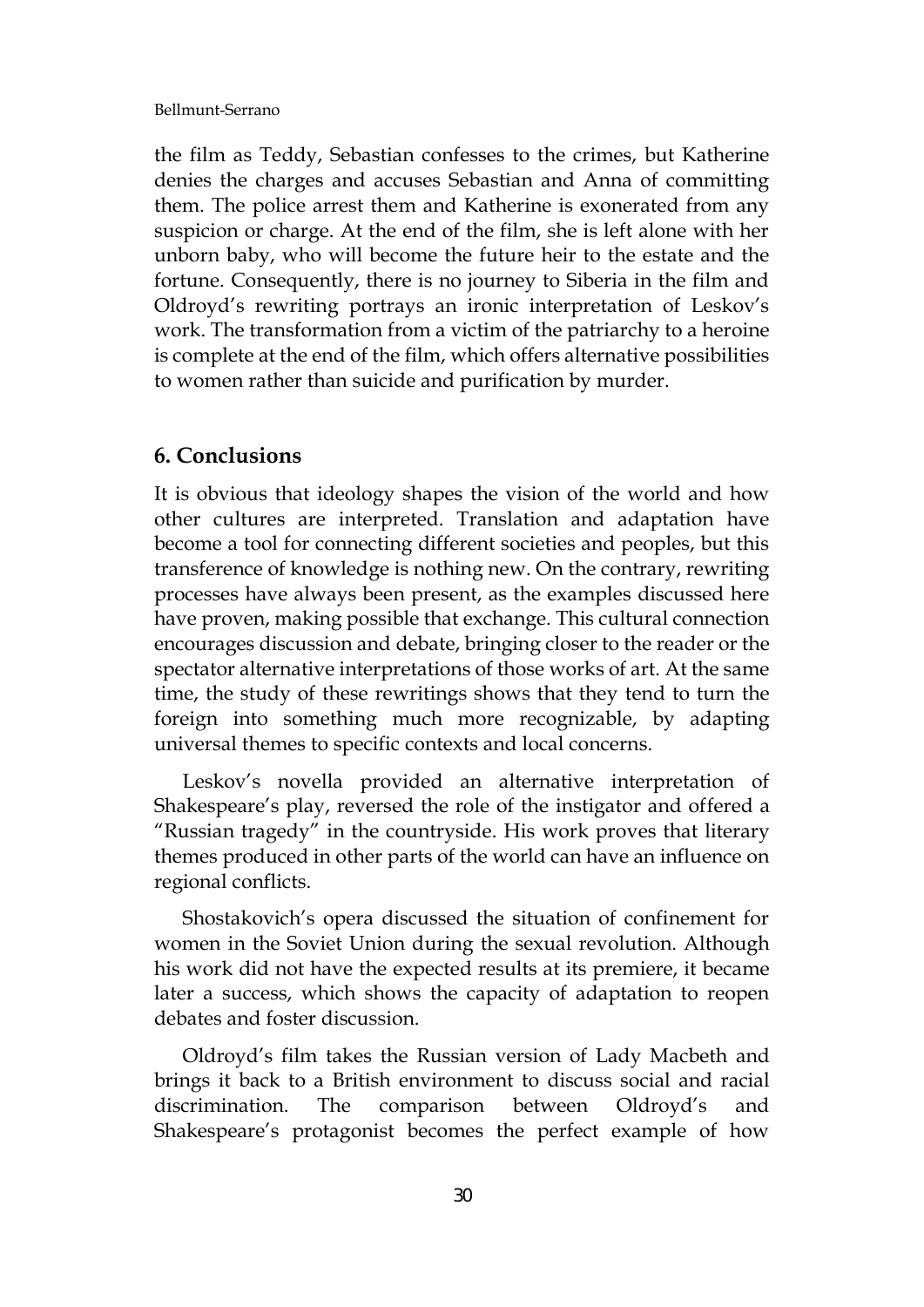

adaptation can enrich the target culture by offering multiple interpretations and views on a specific subject matter. It is, therefore, evident that some processes of rewriting such as adaptation and appropriation stimulate the evolution of target cultural systems and foster analysis, discussion and debate. In fact, the character of certain literatures could be measured, not only by the number of national writers and translations, but also by their adaptations.

#### **References**

- Aizlewood, Robin. 2007. "Leskov's *Ledi Makbet Mtsenskogo uezda:*  Composition and Symbolic Framework." *The Slavonic and East European Review* 85 (3): 401–40.
- Alfar, Cristina. 1998. "Blood Will Have Blood: Power, Performance, and Lady Macbeth's Gender Trouble." *Journal X* 2 (2): 179–207.
- Basnett, Susan. 2006. "Reflections on Comparative Literature in the Twentyfirst Century." *Comparative Critical Studies* 3 (1–2): 3–11.
- Bassnett, Susan, and André Lefevere. 1990. *Translation, History and Culture*. New York: Pinter.
- Benjamin, Walter. 2006. "The Storyteller: Reflection on the Works of Nikolai Leskov." In *The Novel: An Anthology of Criticism and Theory 1900*–*2000*, edited by Dorothy J. Hale, 361–77. Malden, Mass.: Blackwell Publishing.
- Bielsa, Esperanza. 2009. "Globalization, Political Violence and Translation: An Introduction*.*" In *Globalization, Political Violence and Translation*, edited by Esperanza Bielsa and Cristopher Hughes, 1–21. New York: Palgrave MacMillan.
- Calzada Pérez, María. 2003. "Why Ideology?" In *Apropos of Ideology. Translation Studies on Ideology – Ideologies in Translation Studies*, edited by María Calzada Pérez, 1–22. Manchester and Northampton: St. Jerome Publishing.
- Das, Pragati. 2012. "Shakespeare's Representation of Women in his Tragedies." *Prime University Journal* 6 (2): 37–56.
- Emerson, Caryl. 1989. "Back to the Future: Shostakovich's Revision of Leskov's *Lady Macbeth of Mtsensk District.*" *Cambridge Opera Journal* 1 (1): 59–78.
- Emerson, Caryl. 2011. "Shostakovich's *Lady Macbeth of Mtsensk*." In *All the Same The Words Don't Go Away*, 342–61. Boston: Academic Studies Press.
- Gardiner, Judith K. 1981. "Female Identity and Writing by Women." *Critical Inquiry* 8 (2): 347–61.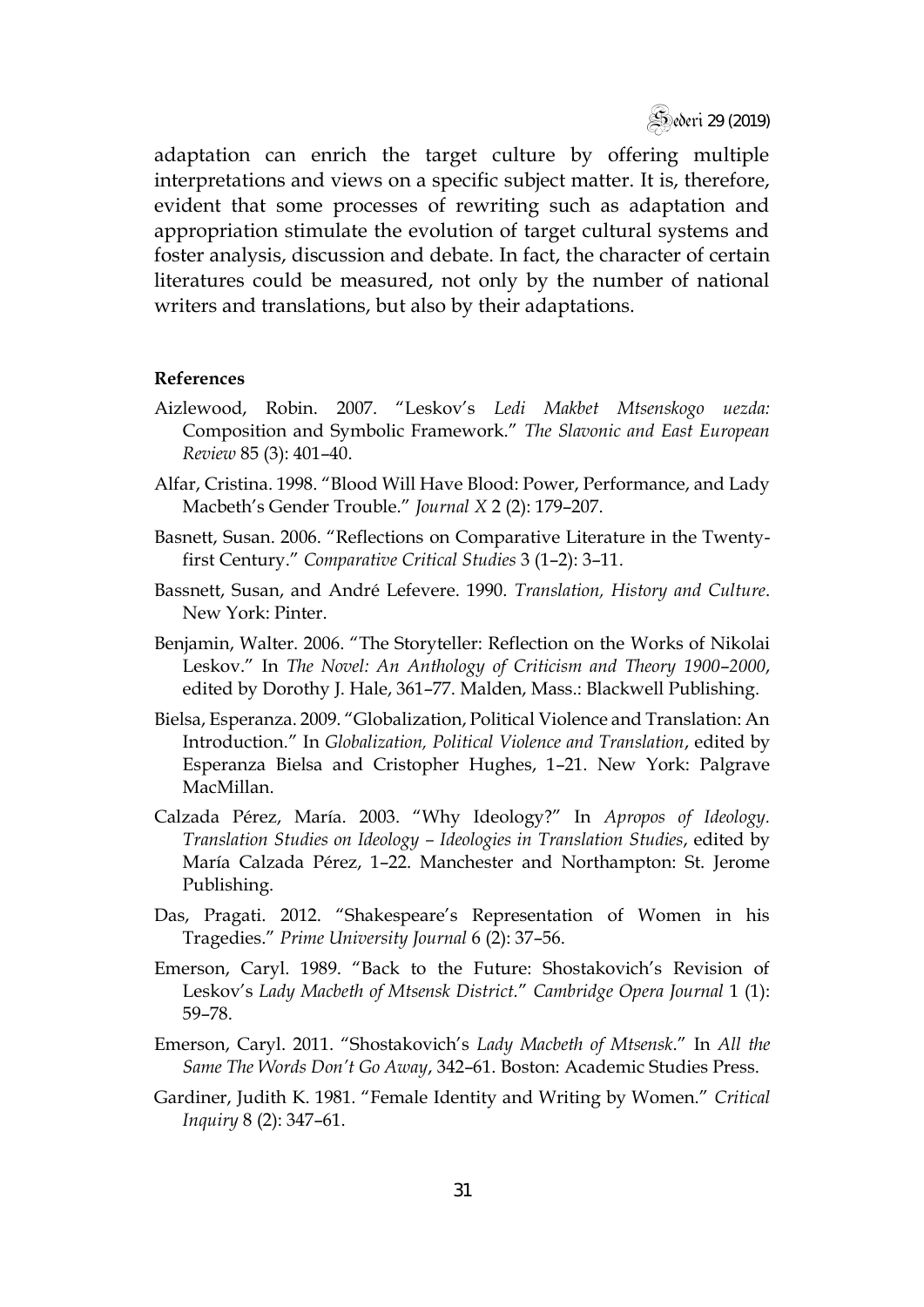- Gentzler, Edwin. 1993. *Contemporary Translation Theories*. New York: Routledge.
- Herman, David, Manfred Jahn, and Marie-Laure Ryan, eds. 2005. *Routledge Encyclopedia of Narrative Theory*. London and New York: Routledge.
- Hermans, Theo. 1985. *The Manipulation of Literature. Studies in Literary Translation*. London and Sydney: Croom Helm.
- Jaques, Thomas. 2002. "Ideological Transformation through Translation." *NUCB JLCC* 4 (1): 13–19.
- Kuhiwczak, Piotr, and Karin Littau. 2007. *A Companion to Translation Studies.*  Clevedon, Buffalo, Toronto: Multilingual Matters Ltd.
- Lefevere, André. 1992. *Translation, Rewriting and the Manipulation of Literary Fame*. London and New York: Routledge.
- Leskov, Nikolai. 2014. *The Enchanted Wanderer & Other Stories*. London: Vintage Classics.
- Lounsberry, Anne. 2005. "No, This Is Not the Provinces! Provincialism, Authenticity, and Russianness in Gogol's Day." *The Russian Review* 64 (2): 259–80.
- Melick, Jennifer. 2000. "No Holding Back." *Opera News* 64 (9): 32–34.
- Milton, John. 2009. "Translation Studies and Adaptation Studies." In *Translation Research Projects 2*, edited by Anthony Pym and Alexander Perekrestenko, 51–58. Tarragona: Intercultural Studies Group.
- Mukherjee, Ankhi. 2014. *What is a Classic? Postcolonial Rewriting and Invention of the Canon.* Stanford, California: Stanford University Press.
- Oldroyd, William, dir. 2016. *Lady Macbeth*. BBC Films and Creative England through iFeatures.
- Sanders, Julie. 2006. *Adaptation and Appropriation.* London and New York: Routledge.
- Schmid, Wolf. 2010. *Narratology*. Berlin and New York: De Gruyter.
- Shakespeare, William. 1990. *Macbeth*. Oxford: Oxford University Press.
- Shostakovich, Dimitri. 2006. *Lady Macbeth of Mtsensk.* Barcelona Opera. Warner Classics.
- Spoto, Stephanie I. 2010. "Jacobean Witchcraft and Feminine Power." *Pacific Coast Philology* 45: 53–70.
- Tymoczko, Maria. 2016. "Translation: Ethics, Ideology, Action." *The Massachusets Review* 47 (3): 442–61.
- Van Dijk, Teun. 1998. *Ideology. A Multidisciplinary Approach.* London: Sage.
- Venuti, Lawrence. 1995. *The Translator's Invisibility: A History of Translation*. London: Routledge.